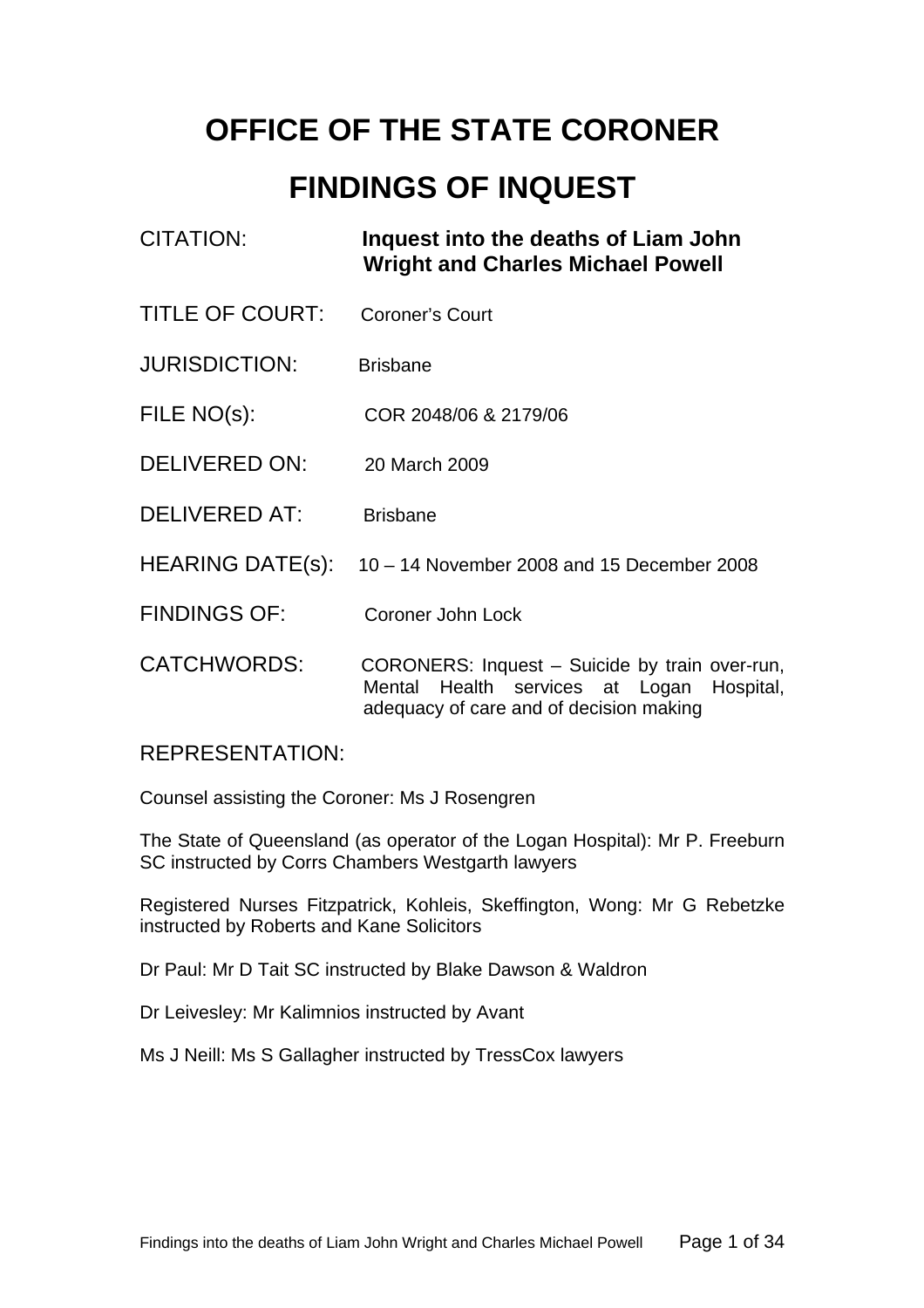# **CORONER'S FINDINGS AND DECISION**

- 1. These are my findings in relation to the deaths of Liam John Wright and Charles Michael Powell. At the request of family they will be referred to as Liam and Charlie. They were not known to each other. In July 2006 they both came into contact with the mental health services based at Logan Hospital. In Liam's case he had been admitted to Ward 2B and later transferred to the secure Acute Observation Area ("AOA") of the Mental Health Unit ("MHU") based at the Hospital. However, on 14 July 2006 a decision was made to place him in a general non secure mental health unit ward, despite Mrs Wright's concerns that Liam may abscond and harm himself or others. He absconded soon after he was transferred into the open ward. About a fortnight later, on 31 July 2006, Charlie was being assessed at the Emergency Department ("ED") of Logan Hospital as to whether he should be admitted to the MHU. He was not admitted, again despite Mrs Powell's concerns for his safety and well being. Shortly after these clinical decisions were made, both of these young men took their own lives by jumping in front of a train.
- 2. These findings seek to explain how the deaths occurred and consider whether any changes to policies or practices could reduce the likelihood of deaths occurring in similar circumstances in the future. I will be dealing with each case separately by way of findings but there will be some recommendations made which relate to the MHU at Logan Hospital which arise out of both cases. There was some overlapping of clinicians involved in each case, and there are some similar issues involved, apart from the proximity in time; the fact that Logan Hospital is involved; and the method by which they each died. In both cases Dr Joan Lawrence, a psychiatrist and an Adjunct Professor in psychiatry, has provided an expert assessment and report as to the appropriateness of the treatment and clinical decisions made. Dr Lawrence had provided a report to the Health Quality and Complaints Commission in respect to Liam which was being used for confidential mediation purposes. The Commission, Dr Lawrence and Liam's family helpfully agreed to release the report to the Coroner for use in the inquest and I thank them for this decision. Dr Lawrence then agreed to provide a report to the Coroner in respect to Charlie's case.
- 3. I also would like to acknowledge the valuable advice and assistance I have received from Ms Jennifer Rosengren in her role as Counsel Assisting. I also received helpful assistance from other counsel representing the various parties who were given leave to appear.
- 4. Section 45 of the *Coroners Act 2003* ("the Act") provides that when an inquest is held into a death, the coroner's written findings must be given to the family of the person who died and to each of the persons or organisations granted leave to appear at the inquest. These findings will be distributed in accordance with the requirements of the Act and also placed on the website of the Office of the State Coroner.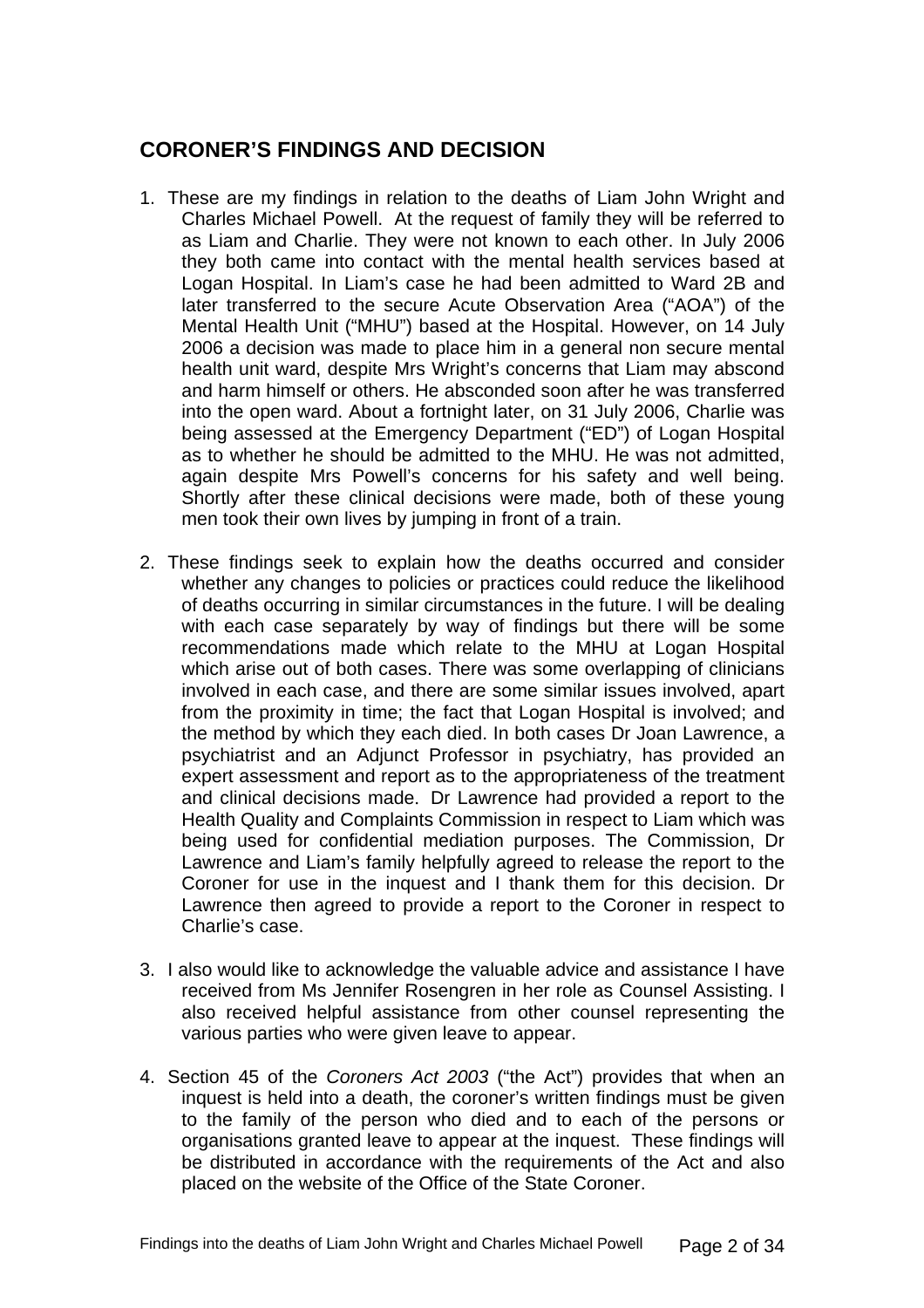# **The scope of the Coroner's inquiry and findings**

- 5. A coroner has jurisdiction to inquire into the cause and the circumstances of a reportable death. If possible he/she is required to find:-
	- (a) whether a death in fact happened;
	- (b) the identity of the deceased;
	- (c) when, where and how the death occurred; and
	- (d) what caused the person to die.
- *6.* There has been considerable litigation concerning the extent of a coroner's jurisdiction to inquire into the circumstances of a death. The authorities clearly establish that the scope of an inquest goes beyond merely establishing the medical cause of death.
- *7.* An inquest is not a trial between opposing parties but an inquiry into the death. In a leading English case it was described in this way:- *"It is an inquisitorial process, a process of investigation quite unlike a criminal trial where the prosecutor accuses and the accused defends… The function of an inquest is to seek out and record as many of the facts concerning the death as the public interest requires."* [1](#page-2-0)
- 8. The focus is on discovering what happened, not on ascribing guilt, attributing blame or apportioning liability. The purpose is to inform the family and the public of how the death occurred with a view to reducing the likelihood of similar deaths. As a result, the Act authorises a coroner to make preventive recommendations concerning public health or safety, the administration of justice or ways to prevent deaths from happening in similar circumstances in future.<sup>[2](#page-2-1)</sup> However, a coroner must not include in the findings, or in any comments or recommendations, any statement that a person is or maybe guilty of an offence, or is or maybe civilly liable for something.[3](#page-2-2)

## **The admissibility of evidence and the standard of proof**

9. The coroner's court is not bound by the rules of evidence because the Act provides that the court "*may inform itself in any way it considers appropriate".[4](#page-2-3)* That does not mean that any and every piece of information, however unreliable, will be admitted into evidence and acted upon. However, it does give a coroner greater scope to receive information that may not be admissible in other proceedings and to have regard to its origin or source when determining what weight should be given to the information.

<span id="page-2-0"></span><sup>1</sup> *R v South London Coroner; ex parte Thompson* (1982) 126 S.J. 625

<span id="page-2-1"></span><sup>2</sup> Section 46

<span id="page-2-2"></span><sup>3</sup> Sections 45(5) and 46(3)

<span id="page-2-3"></span><sup>4</sup> Section 37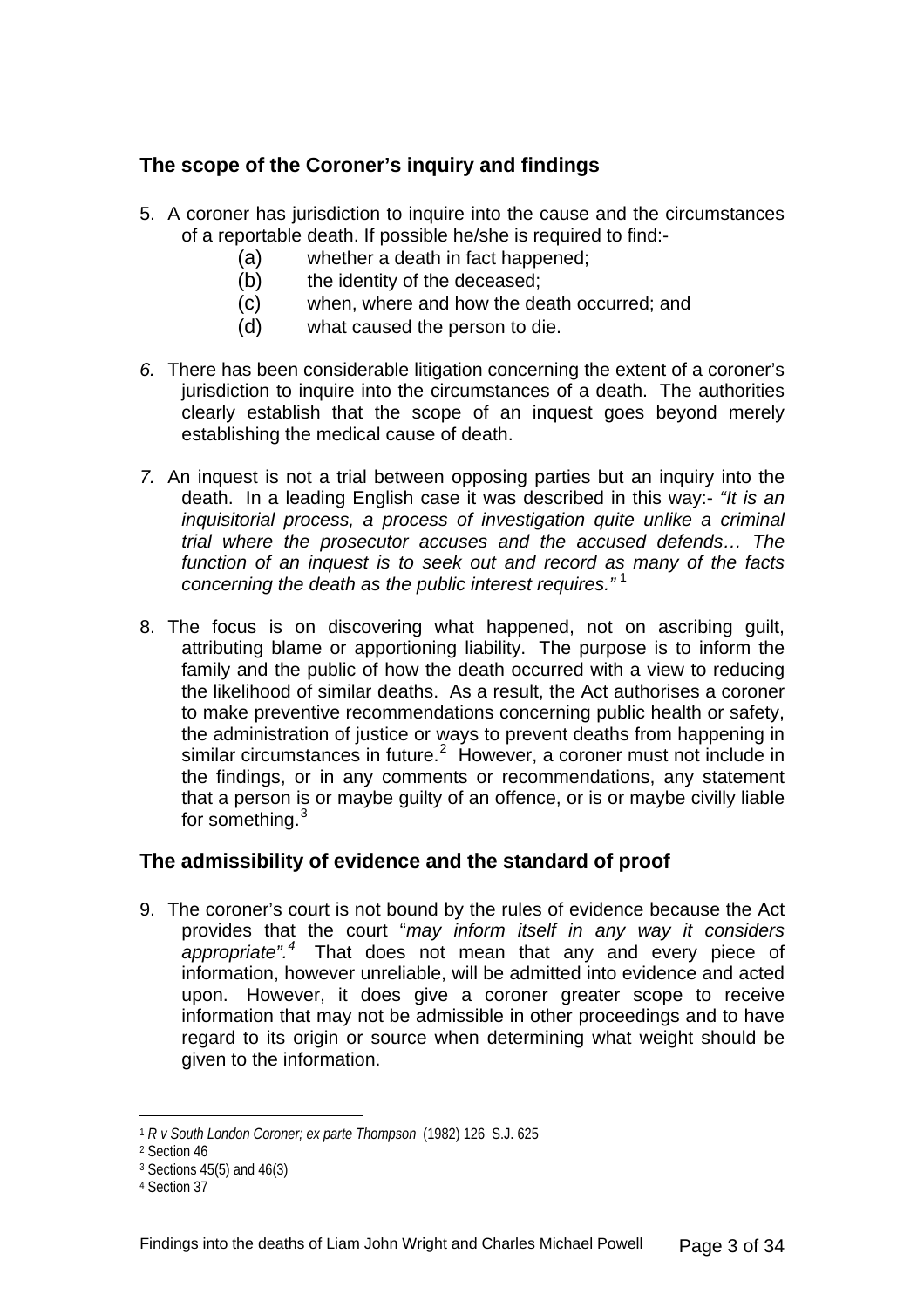- 10. This flexibility has been explained as a consequence of an inquest being a fact-finding exercise rather than a means of apportioning guilt: an inquiry rather than a trial. $5$
- 11. A coroner should apply the civil standard of proof, namely the balance of probabilities but the approach referred to as the *Briginshaw* sliding scale is applicable. $6$  This means that the more significant the issue to be determined; or the more serious an allegation; or the more inherently unlikely an occurrence; then in those cases the clearer and more persuasive the evidence should be in order for the trier of fact to be sufficiently satisfied that it has been proven to the civil standard.<sup>[7](#page-3-2)</sup>
- 12. It is also clear that a coroner is obliged to comply with the rules of natural justice and to act judicially. $8$  This means that no findings adverse to the interest of any party may be made without that party first being given a right to be heard in opposition to that finding. As *Annetts v McCann[9](#page-3-4)* makes clear that includes being given an opportunity to make submissions against findings that might be damaging to the reputation of any individual or organisation.
- 13. If, from information obtained at an inquest or during the investigation, a coroner reasonably believes that the information may cause a disciplinary body for a person's profession or trade to inquire into or take steps in relation to the person's conduct, then the coroner may give that information to that body.<sup>[10](#page-3-5)</sup>

## **The evidence relating to Liam John Wright**

- 14. It is not necessary to repeat or summarise all of the information contained in the exhibits and from the oral evidence given, but I will refer to what I consider to be the more important parts of the evidence.
- 15. The issues raised at the inquest included the following:
	- (a) Was Liam's mental state adequately assessed at the Hospital between 12 and 14 July 2006?
	- (b) Was the decision by Dr Davies to transfer Liam to the open ward on 14 July 2006 reasonable in all the circumstances?
	- (c) Did the Hospital adequately respond to the concerns raised by Liam's parents during his admission?

<span id="page-3-0"></span><sup>5</sup> *R v South London Coroner; ex parte Thompson* per Lord Lane CJ, (1982) 126 S.J. 625

<span id="page-3-1"></span><sup>6</sup> *Anderson v Blashki* [1993] 2 VR 89 at 96 per Gobbo J

<span id="page-3-2"></span><sup>7</sup> Briginshaw v Briginshaw (1938) 60 CLR 336 at 361 per Sir Owen Dixon J

<span id="page-3-3"></span><sup>8</sup> *Harmsworth v State Coroner* [1989] VR 989 at 994 and see a useful discussion of the issue in Freckelton I.,

<sup>&</sup>quot;Inquest Law" in *The inquest handbook*, Selby H., Federation Press, 1998 at 13

<span id="page-3-4"></span><sup>9 (1990) 65</sup> ALJR 167 at 168

<span id="page-3-5"></span><sup>10</sup> Section 48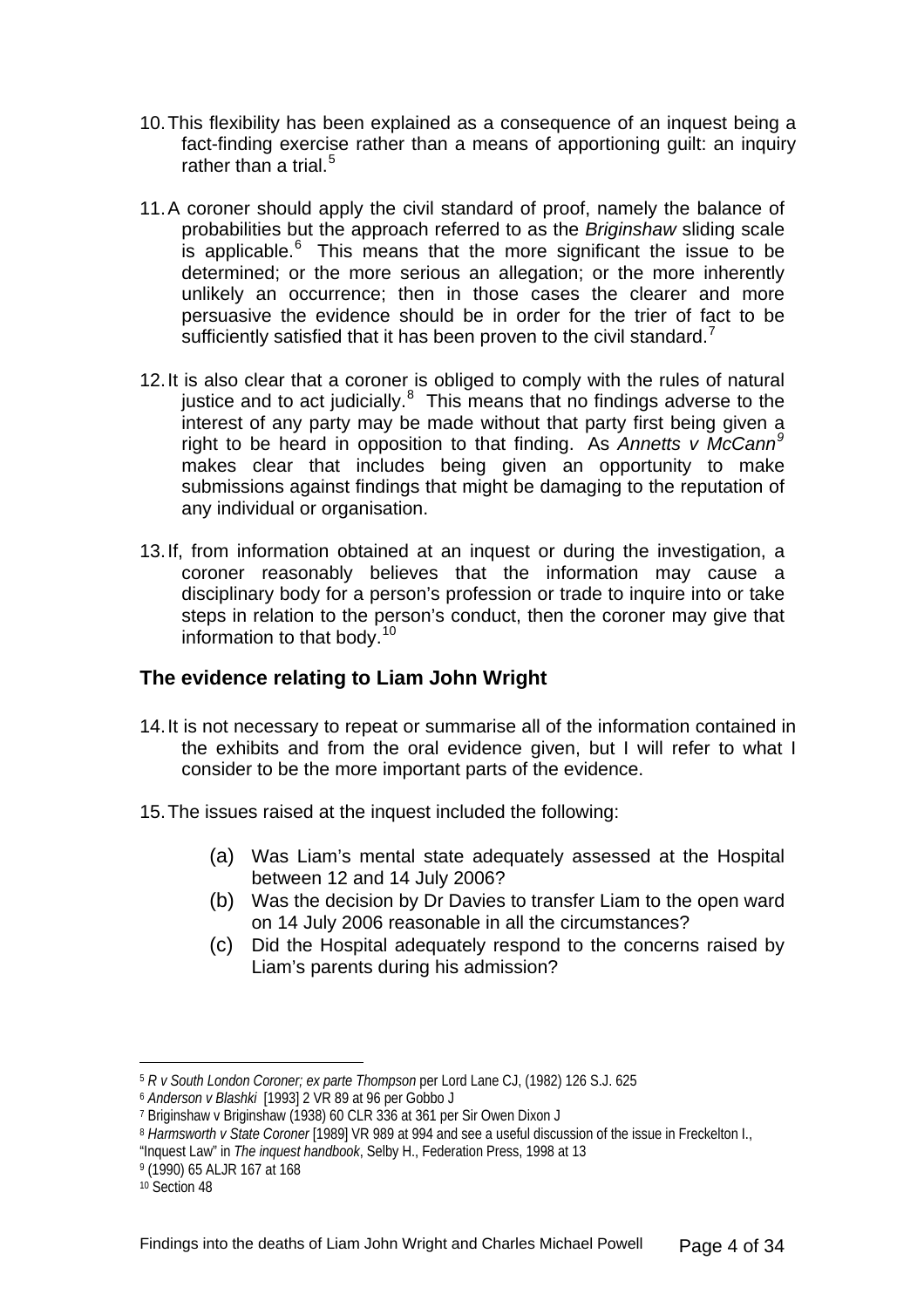- 16. Liam's parents have helpfully provided the court with background information about Liam. It would have been painful for them to provide this information. I thank them for this. At the conclusion of evidence Mrs Wright made a brief statement. Liam's death has had a profound and devastating affect on the family. There is not one day they do not think of Liam. He was only 19 years old and they felt that with the right help he would have had a promising future. He was in the third year of his apprenticeship as a carpenter. He was a dearly loved son.
- 17. It was at the age of fourteen that Liam first started exhibiting behavioural problems. At the age of fifteen, he was diagnosed with Attention Deficit Hyperactivity Disorder and was prescribed anti-depressant medications. He was expelled from Trinity College at Beenleigh towards the end of grade 11 and completed the rest of his secondary education at Loganlea State High. He then started a carpentry apprenticeship.
- 18. His behaviour deteriorated after leaving school and this usually corresponded with excessive alcohol consumption. The police were called by Liam's parents on several occasions because of his threatening behaviour.
- 19. Mrs Wright said that Liam had experienced a number of things going wrong in the last 6 months of his life, which in retrospect Mrs Wright thinks caused him significant problems. These included the engine of his car blowing up, losing his license for speeding and his best friend, (who had been living with them at the time) leaving to join the army. He had also badly broken his arm requiring it to be in a plaster and he had been told by his doctor that he would not be able to work as a carpenter for quite a few months. Mrs Wright recalls Liam as having been greatly upset about this as he loved his job and liked being occupied.
- 20. In early July 2006, Liam became involved with a girl. This was complicated by the fact that she was or had been in a relationship with one of Liam's brother's friends. The young woman advised police that she had only kissed Liam on one occasion when they were both affected by drugs or alcohol at the time. She maintained that she was still in her relationship with the friend. Whatever may be the whole story, it is clear that Liam had developed some feelings towards her. He became greatly upset about the turn of events that followed. On 11 July 2006 he spent the day with her. She informed him that Liam's younger brother had told Liam's friend of the relationship with her. When Liam found out about this he drank a number of vodkas in a short period and became very emotional. He was also very angry with his younger brother. He then went to a pub and finally returned home. His parents spoke to him about his anger and he seemed to settle. However, later that night at approximately 12.30 am Liam came out of his bedroom holding a kitchen knife and was threatening to use it on himself. The police were called. Mr and Mrs Wright had persuaded Liam to relinquish the knife prior to the arrival of the police. Liam then agreed to voluntarily attend the hospital with the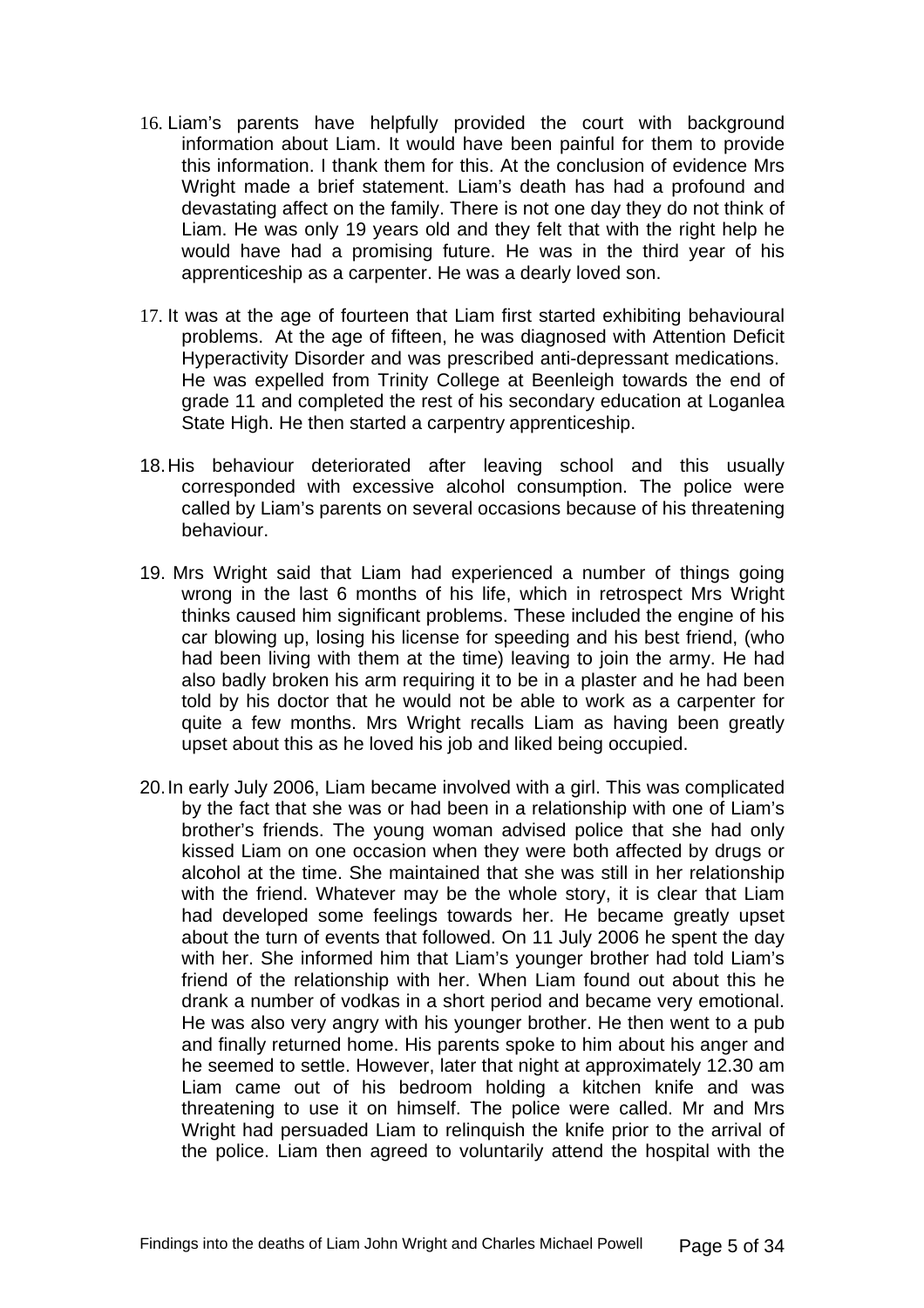police for a psychiatric assessment. He was taken by police to the hospital under an Emergency Examination Order.

- 21. The police indicated to Mrs Wright that she should call the MHU at Logan Hospital and express the grave concerns she held regarding Liam's deteriorating behaviour. Mrs Wright made a call and spoke to a nurse, who whilst sympathetic, told Mrs Wright that it might be difficult to admit him to hospital because of a lack of beds. Mrs Wright was adamant that Liam remain in hospital overnight and the hospital medical records confirm that she had expressed extreme concern about her son and expressed a desire for him to be admitted.
- 22. The records indicate that at about 2.00 am on 12 July 2006, Liam was assessed by Dr Renee Denham in the ED. She was in her first semester as a training registrar in psychiatry at the hospital. Dr Denham made a comprehensive assessment which was recorded in a very legible form in the medical records. Her excellent notes become important in the context of this case as will be seen later. She provided a statement to the court<sup>[11](#page-5-0)</sup> and gave evidence.
- 23. Dr Denham recorded a detailed history and what was said by Liam during the assessment, but importantly, in the context of this case, that:
	- a) Liam had frequently thought of ending his life and he had decided to end it all earlier that evening and left his bedroom to grab a knife but his parents were at home;
	- b) He told police "I tried to kill myself with the knife and I still want to do it" and he was asking the police to help him;
	- c) His parents told the police that he'd been suicidal for 1 month;
	- d) He had been seen in the ED one month earlier for suicidal ideation;
	- e) He had thoughts of killing his brother although he had said that he thought he'd be remorseful afterwards;
	- f) He felt he had nothing to live for and hated life and that he would kill himself if he knew how to do it.
- 24. Dr Denham thought Liam needed admission to mitigate against the risk of harm to himself or his brother and for further diagnosis. She discussed the issue of a voluntary or involuntary admission with Liam. Liam indicated to Dr Denham that he was agreeable to being admitted to the hospital voluntarily. At approximately 3.00 am, Dr Denham left Liam in the assessment room while she completed her notes in the room next

<span id="page-5-0"></span><sup>11</sup> Exhibit C22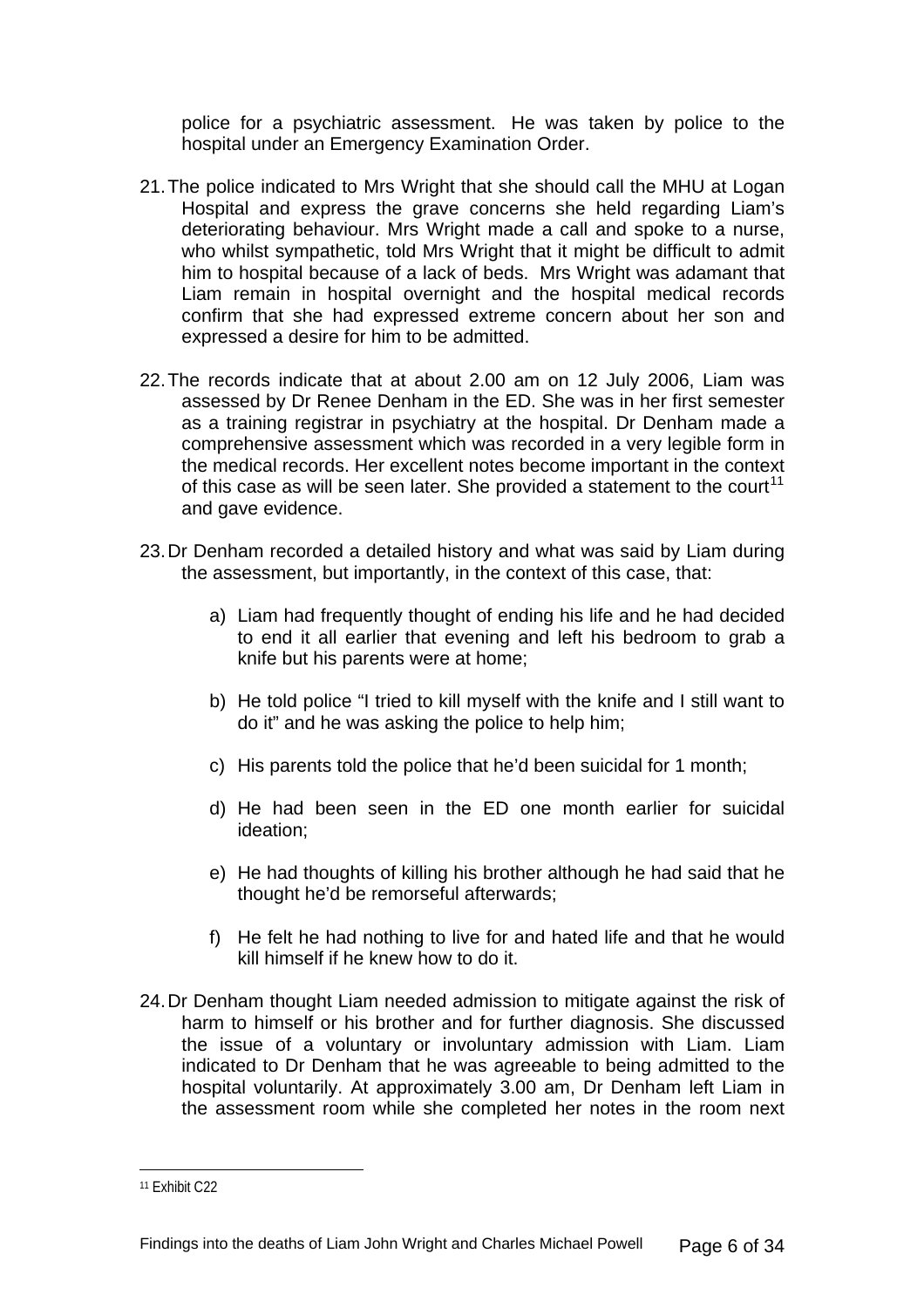door. Whilst this was happening Liam told the nursing staff that he was going home and left the ED.

- 25. Dr Denham immediately telephoned police and then Liam's parents. She told them that Liam had run off from the hospital and they were looking for him. Shortly afterwards, Mrs Wright says that Liam's girlfriend phoned to tell them that he was at the Loganlea railway station in a very distressed state. Liam then made his way to his grandmother's house and when his parents arrived he was demanding that they give him their car. He then started jumping up and down on the bonnet of the car. The police arrived and Liam tried to run away however he was apprehended and taken back to the hospital at about 4.30 am. He was taken to the MHU so that he could be secured and observed however he could not be placed in the Acute Observation Area (AOA) because there were no beds available.
- 26. It was Dr Denham's impression that Liam was a high risk of self harm, a high risk of aggression, particularly towards his brother and, by the time he was returned to the hospital, a high risk of absconding. She did not consider him to be psychotic but she could not exclude prodromal (premonitory) symptoms. She thought he may have some underlying major depressive symptoms and acute distress arising out of situational stressors and feeling rejected. Alcohol may have played a part, as he was intoxicated. She placed him under an Involuntary Treatment Order ("ITO") for a 24 hour period so a second assessment could be conducted by a psychiatrist.
- 27. Dr Denham's plan was to admit Liam under an ITO to ward 2B, for observations to be undertaken every 15 minutes and for Liam to be reviewed by the treating team under Dr Chinna Sammy, a psychiatrist and Senior Medical Officer.
- 28. Liam was then admitted to the Ward 2B at 5.00 am. Registered Nurse ("RN") Teece had some limited discussion with Liam as he basically went straight to his room and went to sleep.<sup>[12](#page-6-0)</sup> She assessed him as a moderate to high risk of absconding and a moderate risk of deliberate self harm. She then conducted a handover to staff for the incoming morning shift.
- 29. Dr Dipti Paul, was a Principal House Officer at Logan Hospital working in the MHU. She had started at Logan Hospital in January 2006. By July 2006 she had about 12 months experience as a registrar in psychiatry at Logan and other hospitals. She was working in Ward 2B between 8.30 am and 5.00 pm on 12 July 2006. Liam's parents had arrived at the hospital at about 8.00 am and requested to speak with Dr Paul as they were concerned that Liam was in an insecure ward. The Wright's spoke with Dr Paul and they remember Dr Paul asking them a lot of questions

<span id="page-6-0"></span><sup>12</sup> See her statement which is exhibit C24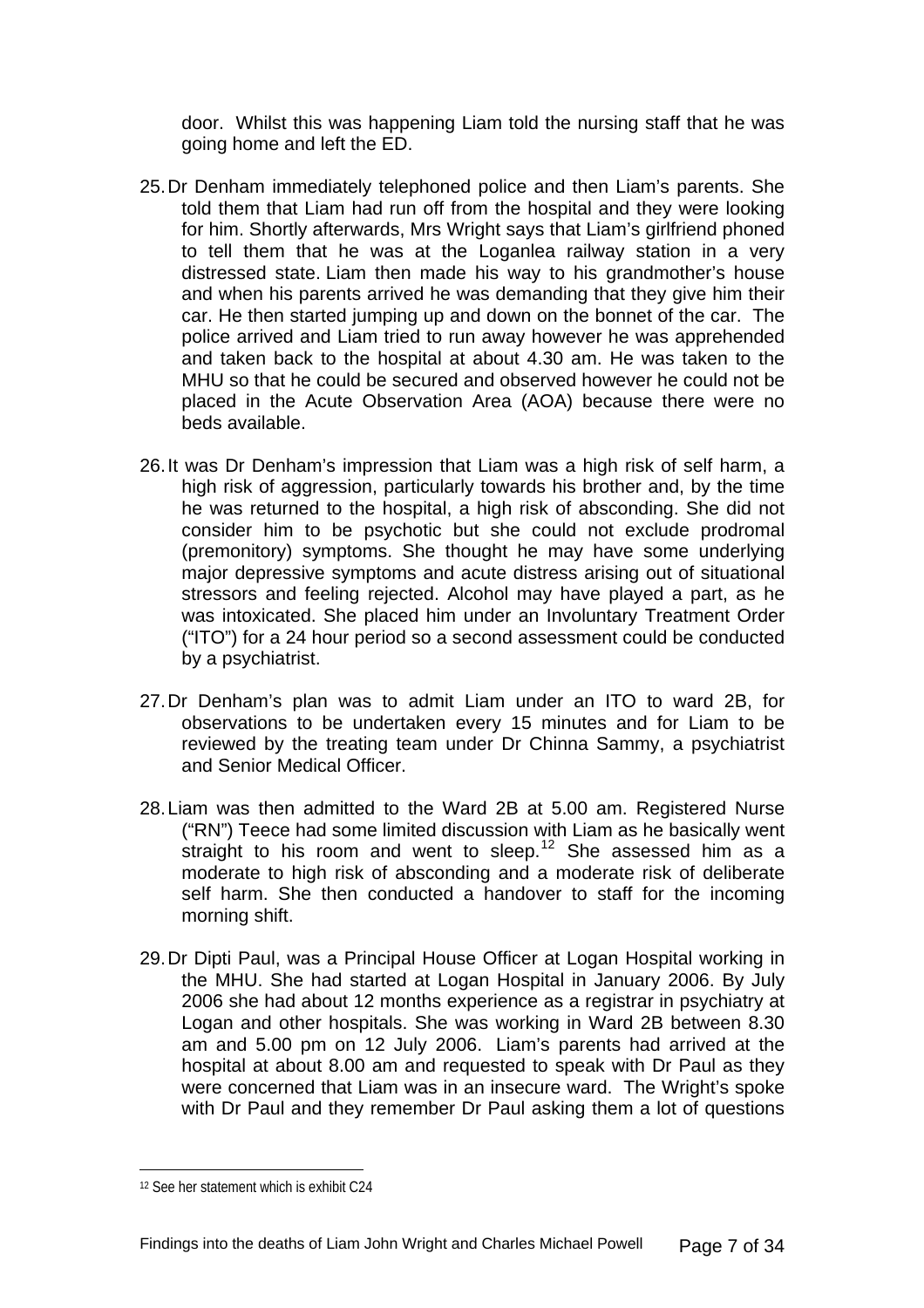about their son's background and what had been happening at home. This is reflected in Dr Paul's notes.<sup>[13](#page-7-0)</sup>

- 30. Mr and Mrs Wright told Dr Paul that there were mental health issues on both sides of the family and Mrs Wright's cousin had committed suicide. Dr Paul's notes record that she was told by Liam's parents that earlier that morning Liam had tried to abscond again by jumping the fence at the hospital and he had stated that he wanted to go home and kill his brother. There is some reference in the file about an incident at approximately 10.05 am that Liam was witnessed by one of the nursing staff climbing a fence, attempting to leave the hospital grounds. He was returned to the ward by security and was transferred to the AOA at approx 10.25 am. I am satisfied that this incident relates to the same event described by Dr Paul in her notes and that there was only one attempt made by Liam to abscond that morning.
- 31. Dr Paul understandably now considered that there was a high risk Liam would abscond and that there was also a high risk of a suicide and/or homicide attempt. She thought he was impulsive and had antisocial traits. Dr Paul did not proceed to formally psychiatrically assess Liam at this time, because she did not think he would provide useful information to assist her assessment, given that he wanted to leave the hospital. I accept that this was a reasonable decision to make.
- 32. Dr Paul's plan was to admit Liam to the AOA for his safety with 15 minute observations. The AOA is a locked ward and has a total of 5 beds and one seclusion room. Liam's parents were then invited to attend the ward round two days later on 14 July 2006. This satisfied Liam's parents as they finally had some hope they might be able to get on top of Liam's problems. There is no criticism of Dr Paul's assessment or plan. It was clearly appropriate.
- 33. Dr Paul did not have any further involvement with Liam while he was in the AOA. The reason for this is that in 2006 different medical staff dealt with specific wards. Dr Paul was treating patients in Ward 2B, there was a different set of staff for the patients in Ward 2A and different staff for the patients in the AOA. The issue of continuity of care clearly arises, and I will refer to this issue when examining the evidence of Dr Kingswell, the current Director of Mental Health Services for the district which includes Logan Hospital.
- 34. Liam was transferred to the AOA at about 10.15 am. According to RN Foreman, he saw Liam and noted that he was extremely agitated and angry about being detained in hospital.<sup>[14](#page-7-1)</sup> He was voicing homicidal ideations towards his brother, but he was not expressing suicidal thoughts. He was noted to be hypervigilant and continually looking for ways to escape the AOA. He attempted to get through the office door at

<sup>13</sup> Attached to her statement as exhibit C21

<span id="page-7-1"></span><span id="page-7-0"></span><sup>14</sup> His Statement is exhibit C25 and copy of his notes attached.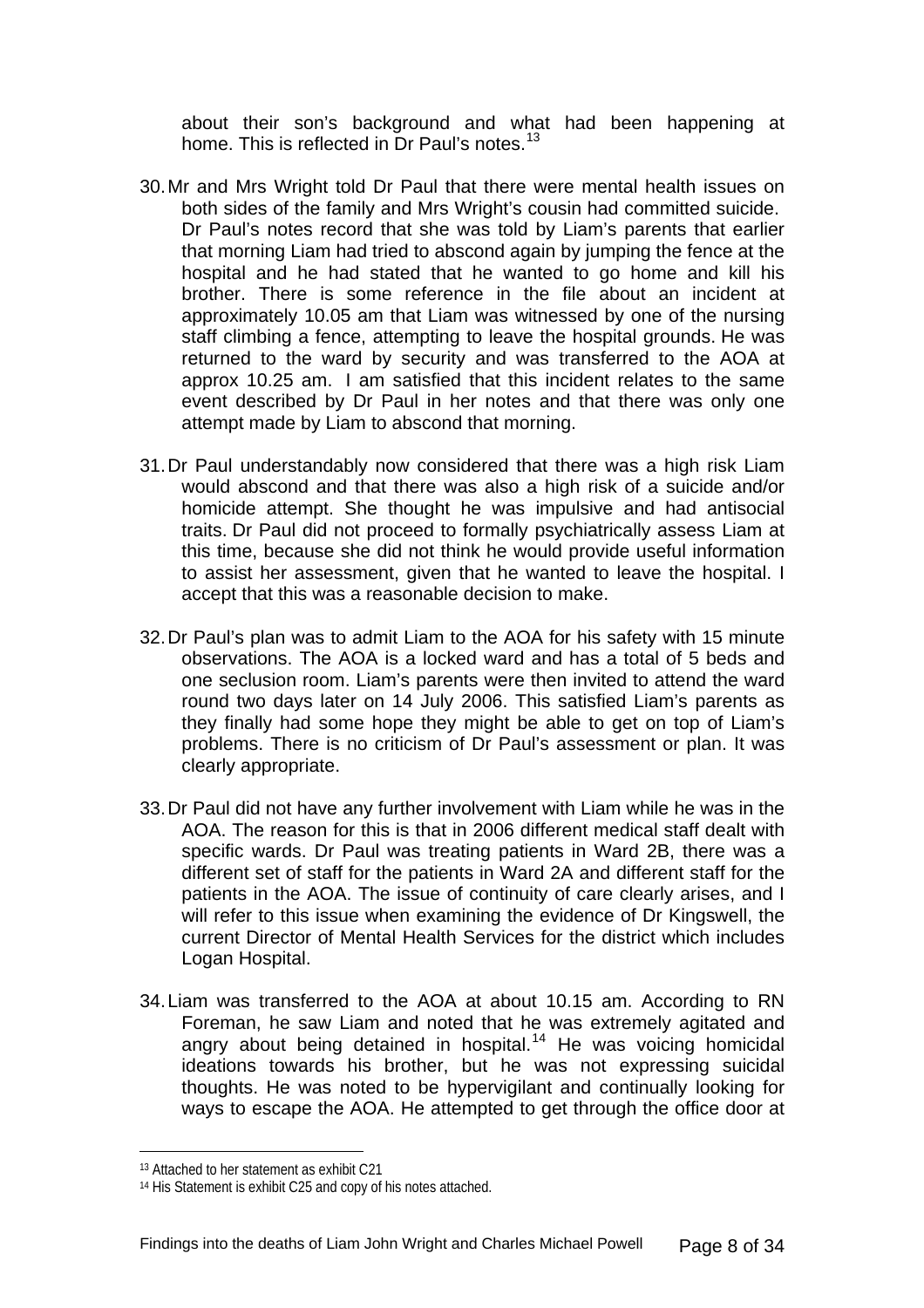one stage and threatened to take staff proxy cards which controlled access out of the AOA. He had also threatened to smash his way out of the AOA and smash other windows. He had removed his plaster cast. Security and extra staff had to be called. Liam was placed in the seclusion room and sedated. RN Foreman finished his shift at 3.30 pm. It is his recollection that Liam had still not settled and remained agitated and angry at the conclusion of his shift. He considered that Liam remained at a very high risk of aggression.

- 35. Dr Bandesh Banduwardene<sup>[15](#page-8-0)</sup> was working as Dr Davies' Registrar in the AOA on 12 July 2006. He received his medical qualifications in Russia in 2000 and had a 12 month period working in mental health in Sri Lanka. He arrived in Australia in March 2006 and commenced work at Logan Hospital. His experience in the mental health field, particularly in Australia, was therefore limited. The medical file indicates that he went to assess Liam at about 1.30 pm however Liam was agitated and restless and accordingly he was not able to be properly assessed by Dr Banduwardene. Dr Banduwardene says he had spoken to the nurses about Liam's threat to abscond and was aware of earlier attempts in a vague sense. He was not able to recall if he was aware of Liam's attempt to climb over the fence. He considered that seclusion for Liam was the best way to ensure the safety of staff, other patients, and Liam himself. Dr Banduwardene completed the seclusion approval and Liam was placed in the seclusion room at about 1.40 pm on 12 July 2006. The seclusion order in the medical file says it was made at 11.30 am however the observation chart notes seclusion commenced at 1.40 pm. Not a lot arises from the discrepancy. Of more significance to this case, is that by this stage, Liam had still not been formally assessed by any psychiatrist or psychiatric registrar since his admission, and this remained the case up to when Liam was interviewed by Dr Davies in the ward round which took place two days later on 14 July 2006.
- 36. RN Wong took over the nursing care. In her statement<sup>[16](#page-8-1)</sup> she indicates that she has no independent recollection of Liam. She made an entry in the progress notes at 8.30 pm to the effect that Liam was visited by his mother and grandmother. She noted that he engaged in minimal conversation and gave short answers with poor eye contact. He denied suicidal or homicidal thoughts towards his brother but stated that he was still angry.
- 37. The next morning on 13 July 2006, Liam telephoned Mrs Wright to find out whether his girlfriend had been trying to contact him. A few hours later he phoned his grandmother and was crying and generally in a distressed state. His grandmother went up to visit him and he was apparently very withdrawn.

<span id="page-8-0"></span><sup>15</sup> His statement is exhibit C19

<span id="page-8-1"></span><sup>16</sup> See exhibit C26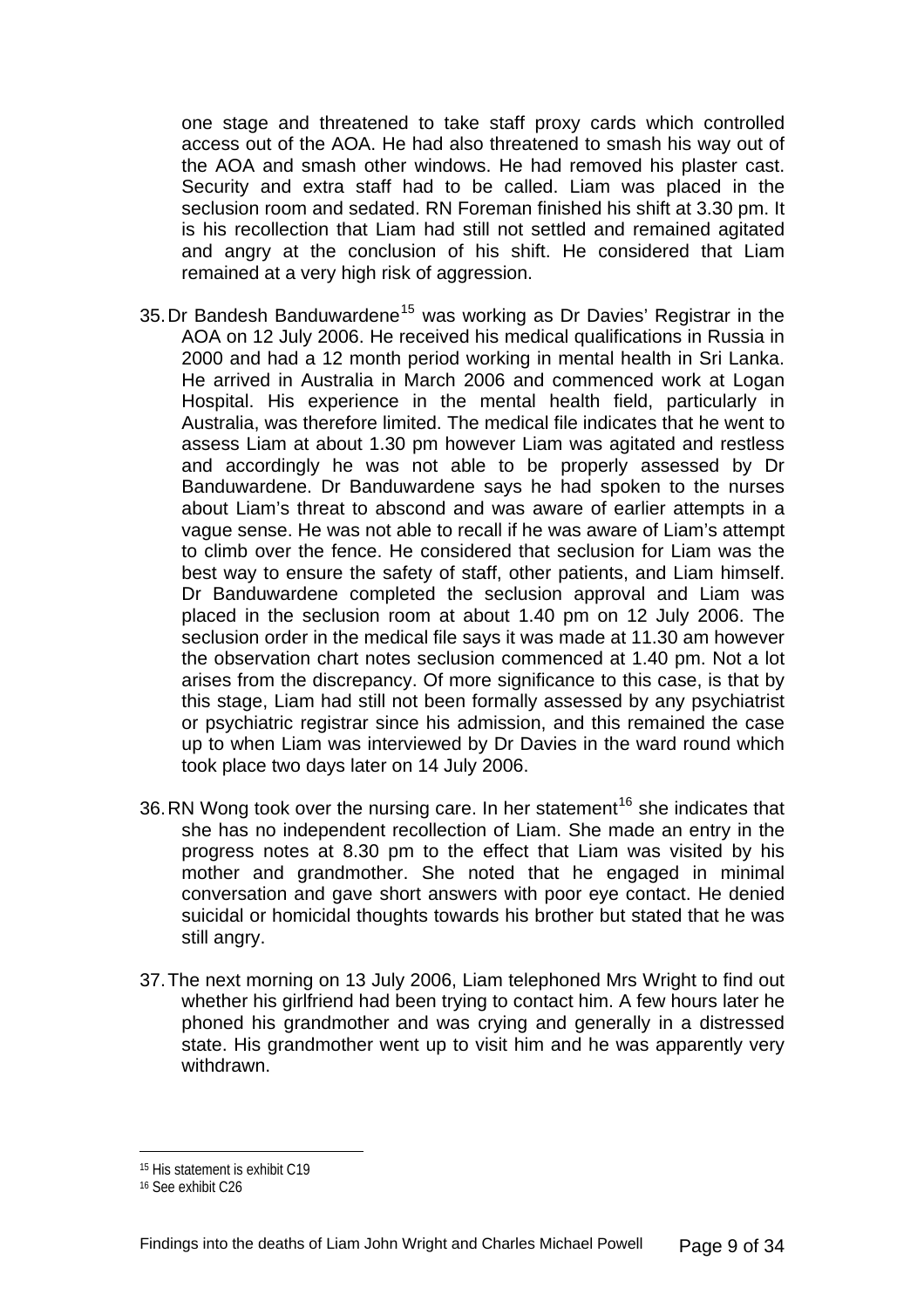- 38. As Liam's arm was sore because he had removed his plaster cast the previous day, he was taken by security to have x-rays of his arm taken. He did not make any attempts to abscond. His arm was examined by an orthopaedic registrar at about 3.00 pm and was again placed in plaster.
- 39. Liam's parents visited him at the Hospital at 4.00 pm and were present when Dr Banduwardene reviewed Liam again at approximately 4.45 pm. Dr Banduwardene noted that Liam was more settled than he had been on the previous day although he was not interested in interacting to the extent that would allow a formal assessment. He recalls asking Liam some routine questions such as whether he had any plans of hurting himself or others. Liam denied such thoughts but Dr Banduwardene notes in his statement that the response was curt and dismissive, as if Liam did not want to be bothered speaking with him. For this reason Dr Banduwardene still assessed Liam to be a high risk of absconding and aggression, but not a high risk of suicide. The principal concern was that if he did abscond he would attempt to kill his brother. Mrs Wright recalls that at this time Liam was still threatening to escape.
- 40. On the evening of 13 July 2006 Liam's behaviour escalated. RN Wong observed that Liam he was irritable, agitated and was pacing. He was refusing to speak to nursing staff but RN Wong overheard him speaking to one of his parents over the telephone. He was hostile and was saying words to the effect of "*I want to go home. I don't need to be here. I know what I did and said was wrong but I was angry at the time."*
- 41. A nursing entry made by RN Wong at 8.30 pm on 13 July 2006 indicates that Liam again attempted to leave the AOA via the front door and that whilst he had been denying any suicidal or homicidal thoughts to staff Mrs Wright had reported that he had been expressing suicidal thoughts to her over the telephone. RN Wong considered that Liam was a high risk of absconding and a moderate to high risk of harming himself and others.
- 42. On the morning of 14 July 2006, Mrs Wright recalls getting a telephone call from Liam. He seemed depressed and wanted her to come and see him. He was saying that he did not care about anything anymore and wanted to come home. Mrs Wright explained to him that she would be up to visit him at about 11.30 am for the ward round with the consultant psychiatrist.
- 43. Dr John Davies was the Director of the Mental Health Service for the Logan-Beaudesert Health Service District at the time.[17](#page-9-0) He assessed Liam with Dr Banduwardene and RN Skeffington at approx 11.30 am. Mrs Wright was also present. Dr Davies says the ward round was unusual because that morning there were six patients in the five bed AOA. One patient was in the seclusion room and he was extremely disturbed such that he was thumping the walls and smearing faeces on

<span id="page-9-0"></span><sup>17</sup> His statements are exhibits C18 and C18A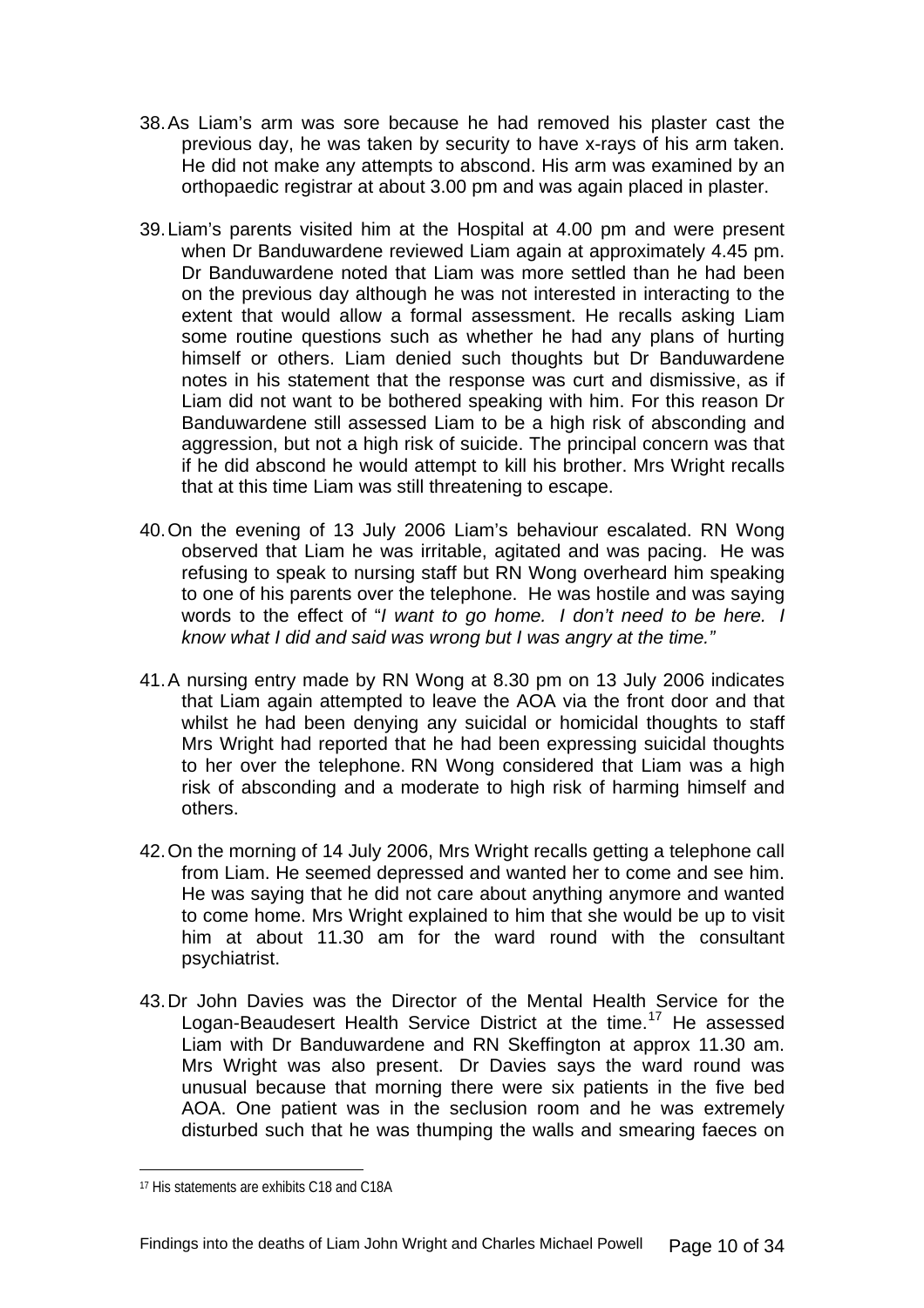the walls. As a result Dr Davies decided to conduct the ward round in the open ward rather than the AOA where it would usually be conducted. He explained that the morning's events was one that added pressure to an already busy period as he was involved in a response to supply information to Queensland Health lawyers at short notice.

- 44. Dr Davies explains in his statement that he had not read Liam's medical records prior to assessing him but rather relied on the history provided by Dr Banduwardene, RN Skeffington, Liam and Mrs Wright. He said that it was his usual practice to read the records, but other consultants would rely on information provided to them by medical or nursing staff. In this case there were a number of time constraints affecting him and this contributed to him not reading the file.
- 45. It is difficult to be clear as to exactly what information Dr Davies was given about Liam. The first problem is that Clinical Nurse Skeffington had not been providing nursing care and had little knowledge of Liam. She was there because RN Fitzpatrick, who was responsible for Liam's nursing care, was looking after the disturbed patient in the seclusion room. RN Skeffington had not read the medical notes, did not provide a history to Dr Davies and did not talk much at the meeting. Her presence seems to be perfunctory. That is not meant to be personally critical of her. It seems the ward rounds always had a member of nursing staff present and she was landed with the job when RN Fitzpatrick became tied up. RN Skeffington said that her experience was that patients released from the AOA would usually have a gradual transition to the open ward with an escort and would be monitored for a while. This did not occur with Liam however she said this could have occurred if someone had requested this. She recalls Dr Davies and Mrs Wright having further discussions after Liam left and that Mrs Wright had expressed concerns that she did not want Liam in the open ward.
- 46. Dr Banduwardene was particularly vague about what had been communicated by him to Dr Davies. It is difficult to determine whether he was being vague because of memory lapses which might be understandable after this period of time, or because he did not want to acknowledge that his briefing to Dr Davies was less than perfect. He says that he read Dr Denham's notes on 12 July 2006. He said in evidence that he told Dr Davies about Liam's efforts to abscond including that Liam had absconded from the ED, that Liam went to his grandmother's house, that Liam threatened his brother and that Liam had threatened or attempted to grab a swipe card from staff. He said in one part of his evidence that he was not aware of Liam's attempt to climb over the fence and was not sure if he told Dr Davies that Liam had been observed trying to escape through the front door. He later said that he did tell Dr Davies that Liam tried to jump the fence but in other evidence he said he just told Dr Davies that Liam was trying to escape but did not give details. He gave Dr Davies "the gist of it".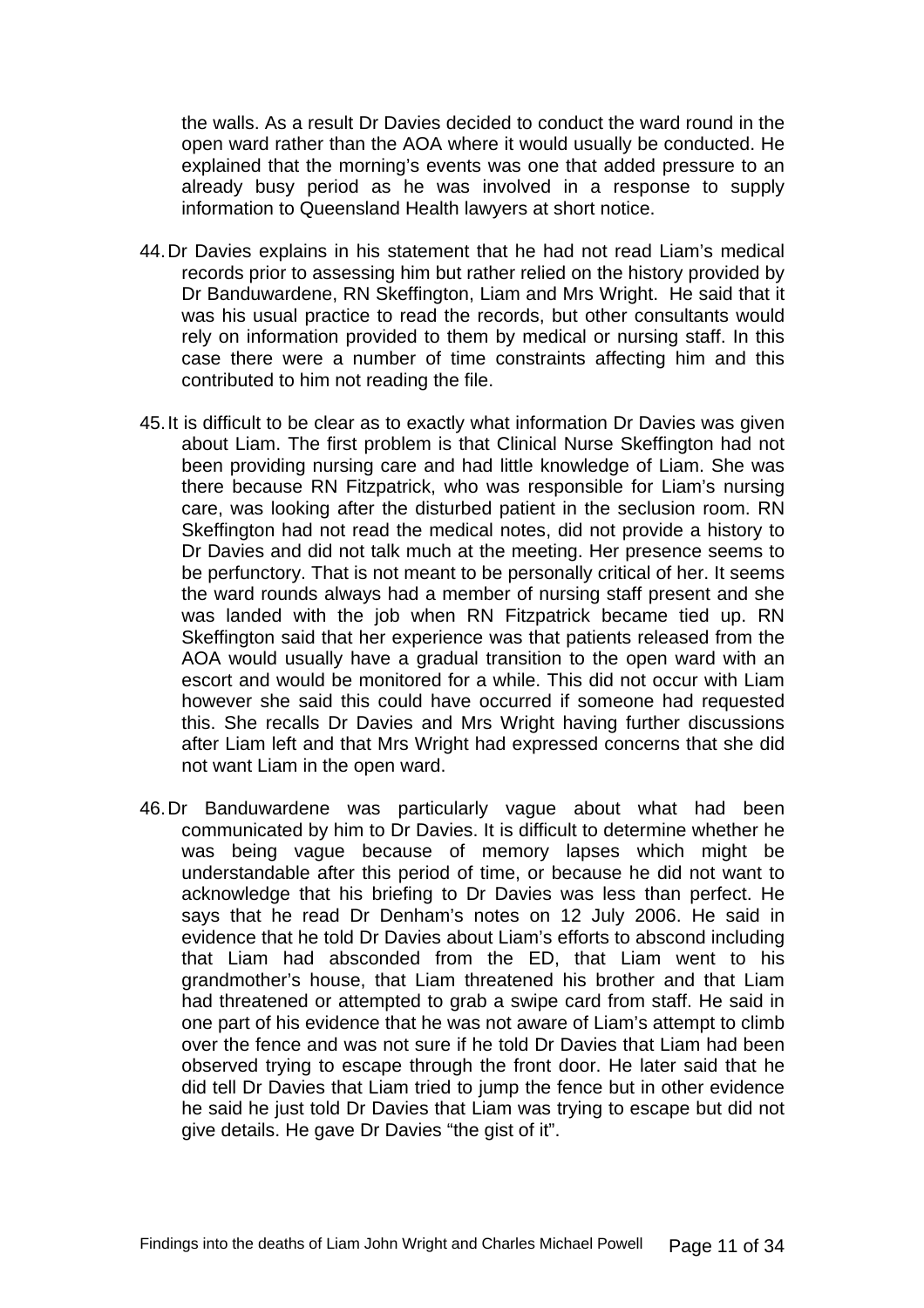- 47. There is no convincing evidence that Dr Banduwardene told Dr Davies much at all about the past history of Liam's suicide ideation as recorded by Dr Denham or the recent references to suicide as reported by Mrs Wright to RN Wong and noted in the medical records.
- 48. Dr Banduwardene explained that his role at the interview was only to take notes and Dr Davies did most of the talking. He thought that Liam was frustrated about being in the AOA and it was not the best environment that day for him to remain there. Some emphasis was made about the fact that Liam had expressed future plans and was therefore more goal orientated than previously.
- 49. Dr Banduwardene thought that Liam should have been on closer observations or monitoring if he was to be transferred to the open ward. He was surprised Liam was discharged by Dr Davies to the open ward immediately as usually the patient would have some transitional escorted leave before being left on the open ward. He did not express those concerns to Dr Davies.
- 50. Dr Banduwardene said that he had no right to question the assessment of Dr Davies as the Director of the service and he gave me a distinct impression that he would not question senior staff as his job could be at risk. He stated that Dr Davies was very particular and could make registrars anxious. From my impressions of Dr Banduwardene I cannot be confident about some of the details of his evidence. Taking into account the clear impression he gave me that he could be overborne by Dr Davies, and his vague and sometimes contradictory evidence, I do not think he gave Dr Davies anything more than some general history about Liam's absconding and little or no history about past or recently reported suicide ideation or threats.
- 51. That impression is supported by the evidence of Dr Davies about what he says he knew. Dr Davies was aware that Liam had absconded two days earlier but he was not aware that this occurred in circumstances where Liam had been assessed by Dr Denham and had agreed to a voluntary admission. He did not know that Liam had attempted to abscond from the open ward on 12 July 2006. He does recall any mention of information concerning other threats or attempts by Liam to abscond from the AOA. He was not aware that no psychiatrist or psychiatric registrar, other than Dr Denham in the ED, had made a formal assessment of Liam. He was not aware that Liam had reported to Dr Denham that he frequently thought about ending his own life and that he had the day before reported suicide ideation to Mrs Wright. He was not aware that Liam was reported to be still agitated the night before. He did not know that RN Skeffington had no involvement in Liam's care. It would have concerned him if he had known all of this. Dr Davies says in his statement that if he had been aware of this information he may have kept Liam in the AOA for a further short period of time. He probably would not have relied only on the briefing of Dr Banduwardene without reading the medical file. He said that it is difficult for him to be objective about how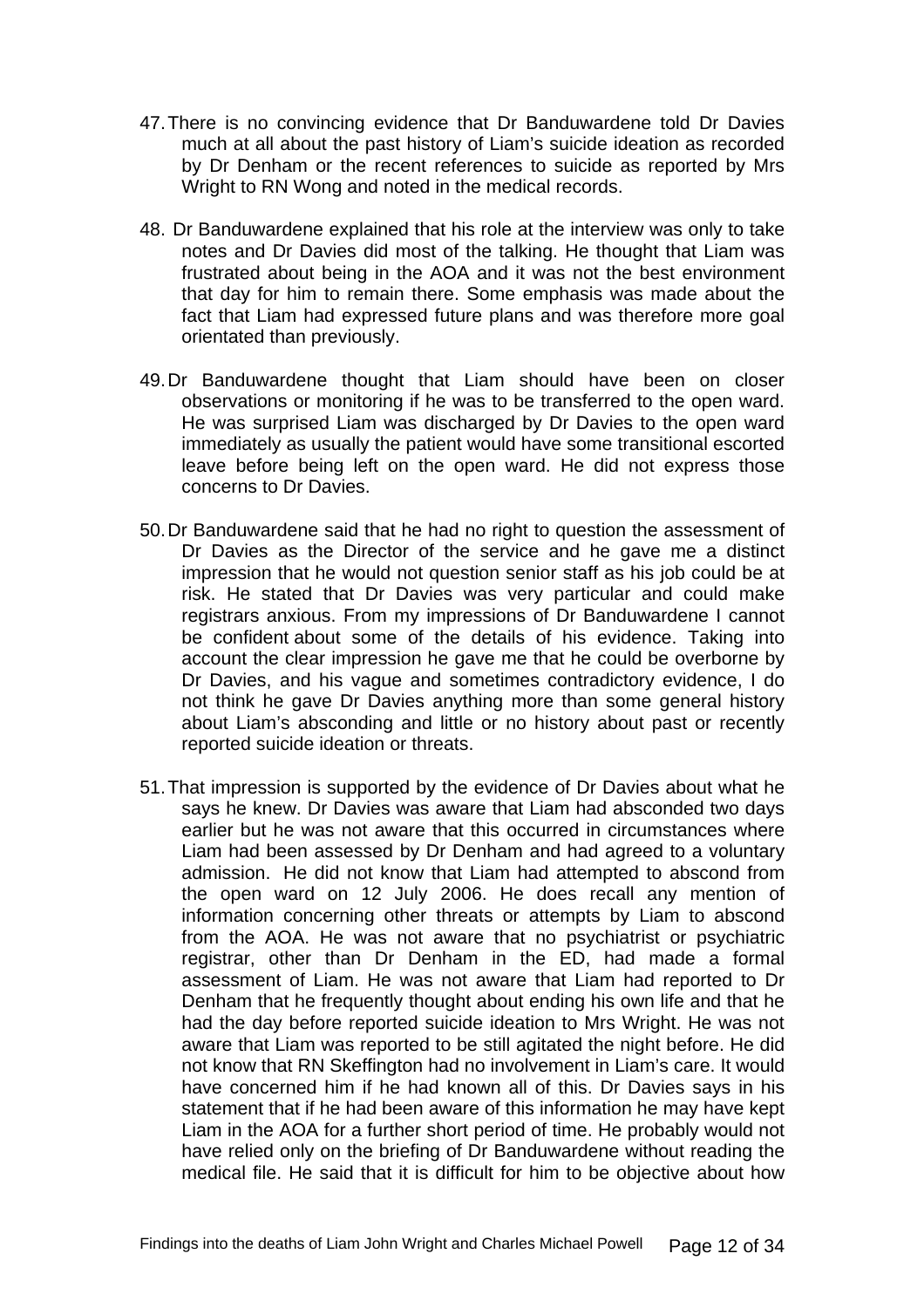this information would have affected his decision taking into account the eventual outcome.

- 52. Dr Davies says that on specific questioning, Liam denied psychotic symptoms and that Mrs Wright had not noticed bizarre behaviour suggestive of psychosis. He said he relied on Liam's presentation at the interview. Other factors Dr Davies thought relevant were: it was Liam's first Hospital admission, it was a toxic environment in the AOA on that day and there were six patients in a five bed ward with one in the seclusion room. He balanced Liam's risks of absconding with those issues. Of course, it is clear that Dr Davies did not have all of the information about Liam's risk of absconding and/or committing suicide.
- 53. During the ward round Liam also denied current intent to harm himself or his brother. Mrs Wright says in her statement that she expressed to Dr Davies the deep concerns she had for both of her sons and that she feared for their safety. After the meeting was over, Mrs Wright asked to speak with Dr Davies without Liam being present and again expressed her concerns. Dr Davies explained in his statement that he felt Mrs Wright appreciated and accepted the reason for his recommendation to move Liam to the open ward in circumstances where he would remain under an ITO. I doubt that Mrs Wright gave that impression at all.
- 54. Dr Davies says that his judgment about transferring Liam to an open ward proved incorrect and he has thought about the circumstances since. This event has made a significant impact on his clinical decision making and management of risk.
- 55. In looking back at the medical records now, Dr Davies said it was hard to be objective with hindsight knowing the tragic outcome. He did accept what Liam was saying during the ward round, but agrees that with the knowledge of the circumstances of his admission it was evident that Liam did not give truthful information, and the foundation for trust was compromised.
- 56. On the issue of junior doctors feeling intimidated by him and his position of seniority, Dr Davies agreed that he had to take responsibility for this. His current practice is now to ask everyone in the room during an assessment for their views and any objections to the proposed treatment plan.
- 57. Dr Davies agreed that on the information that is now known by him that Liam met the criteria of major depression and was possibly psychotic, however treatment could not simply be pharmacological. A rapport needed to be established with his treating clinicians and Liam needed to work on some of his other problems. This was not possible in the AOA.
- 58. On the issue of the number of beds in the AOA, Dr Davies said it was necessary for one person to be discharged that day and that although this should not have affected his decision, these are pressures doctors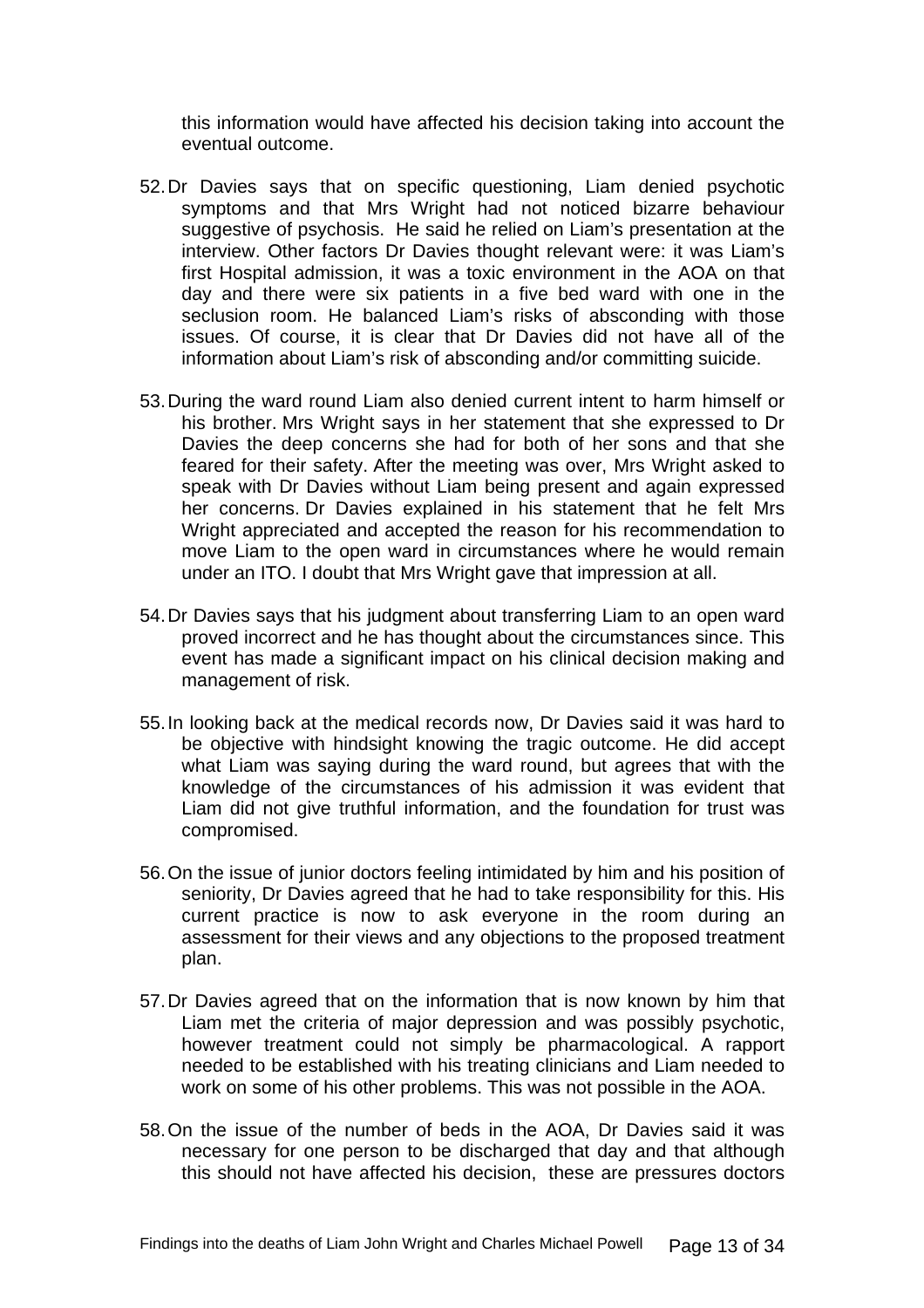face all the time and maybe it did affect his decision. In my view the evidence by Dr Davies on this issue was not persuasive and I find that it is more likely than not that the over demand for beds in the AOA did play a part in the decision to transfer Liam to the open ward.

- 59. After Liam went back to the open ward he was seen by Dr Samy and Dr Paul. The notes of the assessment indicate that Liam did not want to talk anymore as he had just been interviewed by Dr Davies. Dr Samy thought this was reasonable. Liam said he would remain outside the interview room while the medical staff continued their discussion with Mrs Wright. Mrs Wright again reiterated to these doctors her concern for Liam and his brother's safety.
- 60. When the interview concluded, Dr Samy and Dr Paul were told by nursing staff that Liam had possibly absconded. At approximately 1.05 pm information was provided by Queensland Rail regarding a fatal rail incident some 500 metres south of the Loganlea Railway Station. Later it was determined that Liam had placed himself in front of a moving train. The incident was witnessed by two school students. Liam was seen to place his head on the railway lines on two occasions, evidently to check the vibration to see if a train was coming. A train was seen to come from the direction of Bethania and he was seen to jump in front of the train. The driver of the train saw Liam and sounded his horn in warning and attempted to stop. After Liam was hit, one of the students called Queensland Ambulance on his mobile.
- 61. Dr Ansford performed an external autopsy examination, and took toxicology samples. The injuries included severe mutilating injuries consistent with a train overrun and death would have been instantaneous.
- 62. In addition to this matter being reported to the Coroner, the Wrights also complained to the Health Quality and Complaints Commission.
- 63. The Health Quality and Complaints Commission provided the Coroner with a copy of a report it had commissioned by Dr Joan Lawrence.<sup>[18](#page-13-0)</sup> Dr Lawrence came to certain conclusions which I will not repeat in full. She noted that the standard of documentation was exemplary and this facilitated a clinical review of the case. It was well documented that the staff had assessed his high risks of absconding, suicide and potential homicide, hence his admission to the AOA. She also supported the documented history by Dr Denham and her conclusion that Liam's presentation was consistent with a Major Depressive Episode possibly indicative of Bipolar Affective Disorder.
- 64. DR Lawrence was not concerned about Liam's treatment until the ward round assessment conducted by Dr Davies in the presence of Dr Banduwardene on 14 July 2006. It is clear that at this point Dr

<span id="page-13-0"></span><sup>18</sup> Exhibit D8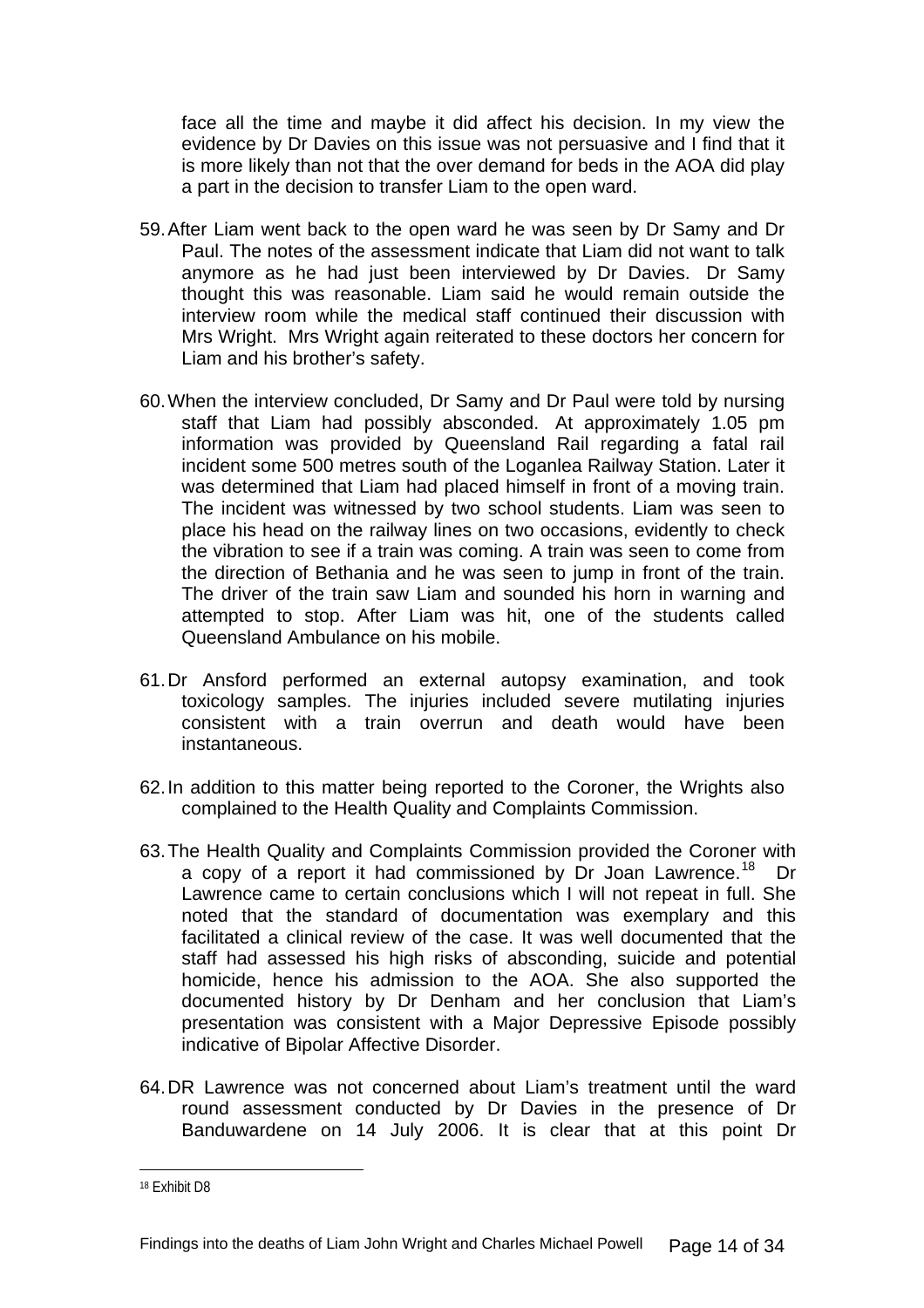Banduwardene had not formally assessed Liam himself. Dr Davies had not read the medical records and RN Skeffington was not involved in Liam's care. Dr Lawrence found that the focus of the assessment was on his past history of ADHD and aggressive behaviour usually precipitated by alcohol consumption and further developmental details as well as an exploration of his presenting symptoms, focussing on conflict with his brother. There was no history taken which was consistent with the history of significant depressive symptomatolgy as taken by Dr Denham. DR Lawrence noted that the record ended with a notation that Liam was frustrated at being in the AOA, that he agreed not to abscond and that there was longstanding sibling rivalry. The plan was to transfer Liam to the open ward.

- 65. Dr Lawrence concluded that there was little recognition of Liam's behaviour at the time of the admission or of subsequent behaviour over a 36 hour period which indicated clear episodes of increasing agitation and aggression requiring isolation, seclusion and medication in the clear absence of alcohol or drug use. By this time Liam had been alcohol and illicit drug free for some days, yet he was still very unsettled, so the logical conclusion to Dr Lawrence was that there were other underlying problems not associated with alcohol or drug use.
- 66. Dr Lawrence viewed the decision to allow Liam to leave the AOA into an open ward without any increased level of observation was an error of judgment. Dr Davies agrees. The documentation suggested a more prudent course was for Liam to have a more prolonged period of observation in the AOA. Dr Davies agrees that this may have been the more probable result if he had read the notes and knew all of the information. The alternative was to have a less rapid transition to the open ward as was apparently the practice, however Dr Lawrence said that if that had occurred the outcome may not have been different. It was her opinion that patients with a high risk of absconding and risk of harm have a heightened risk in the movement from a high secure to a less secure area. In this case Dr Lawrence was critical of the decision to transfer Liam to an open ward with 15 minute observations and the observations should have at least been increased to closer observations. Under examination in Court Dr Lawrence maintained her opinion. She was particularly concerned by the history as recorded by Dr Denham descriptive of a depressive disorder; Liam's repeated statements of a suicidal ideation; intentions to abscond and threatening to harm his brother. This was quite distinct from the opinion of Dr Davies which was that Liam suffered from personality vulnerabilities and adolescent problems particularly under the influence of alcohol.
- 67. Further Dr Lawrence considered that on the basis of Liam's behaviour in the AOA, (including that he had been threatening to abscond and that he was guarded in his approach to staff), it could not be said be said the crisis which Dr Davies had diagnosed had gone away. Further, Liam had been on an anti-depressant for a month, he had not settled, and in fact had got worse. Dr Lawrence thought that there needed to be consideration for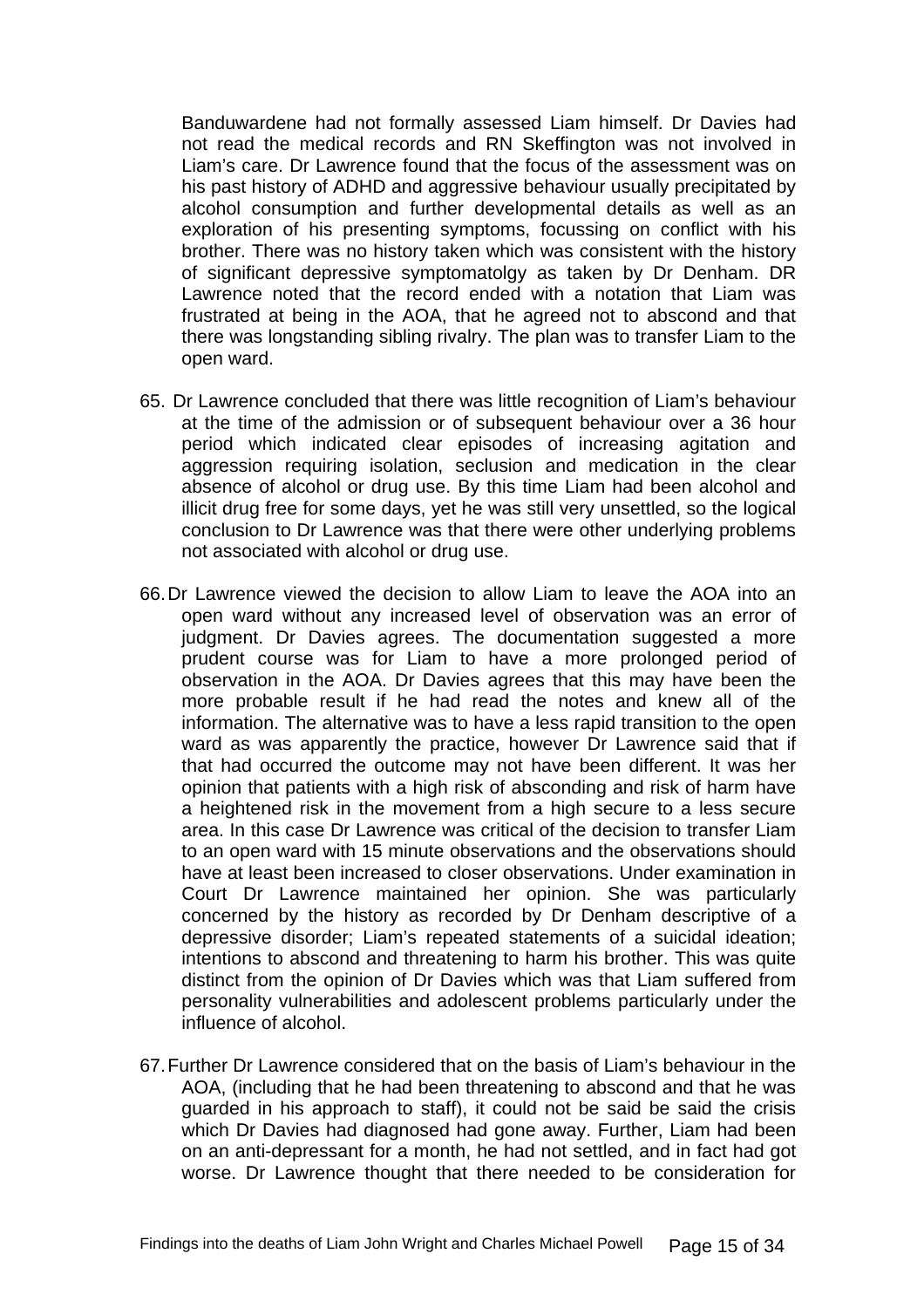another anti-depressant and perhaps an anti-psychotic medication. Liam had been given Olanzapine and then Chlorpromazine which had settled him a bit. Dr Lawrence felt there should have been some consideration to his medication being trialled on an ongoing basis rather than on an as needs basis. She would have liked to have seen the medication changed before he was transferred to the open ward.

- 68. Dr Lawrence commented that there is not ample time or adequate numbers of beds and staff available in acute psychiatric services within general Hospitals in Queensland and Australia at the present time. She said there is a constant pressure on mental health services and clinical staff to assess severely ill patients quickly and to move them out of an acute Hospital setting into a community setting. Dr Lawrence said that such considerations would have been operating at the time of Liam's admission and may have been a factor which could influence a decision. This issue was raised by Dr Kingswell and I will expand on this when examining his evidence.
- 69. The Wright's also raised the issue as to whether the fencing around the courtyard which Ward 2A and 2B lead into should have been higher to prevent patients from absconding. Dr Davies said this is a vexed issue and there are two competing views. He said that high fences make the Hospital setting more custodial and alters the atmosphere. Dr Kingswell and Dr Lawrence agree on this issue. Dr Kingswell was quite adamant that creating more surveillance and higher security fencing arrangements was the wrong message to be giving to patients. In his view if a patient is considered a high risk of self harm or absconding then the solution is to provide greater staff observation. Dr Lawrence said that there are limits to which patients can be contained and they should not be treated as if they are in prison. She also agreed that clinical management through staff, medications, and observations was a better way of managing risks. Surveillance technology was also not the solution for Dr Kingswell and Dr Lawrence. I can well understand why Mrs Wright raised this issue and at first glance the solution is an obvious one, however I accept the opinions of Doctors Kingswell and Lawrence and do not intend to make any recommendations about the fencing.
- 70. In considering the specific issues identified at the commencement of the inquest I find as follows:
	- (a) Was Liam's mental state adequately assessed at the Hospital between 12 and 14 July 2006? Yes, although it is arguable that there needed to be further consideration as to Liam's diagnosis and possible medication change.
	- (b) Was the decision by Dr Davies to transfer Liam to the open ward on 14 July 2006 reasonable in all the circumstances? No.
	- (c) Did the Hospital adequately respond to the concerns raised by Liam's parents during Liam's admission? No.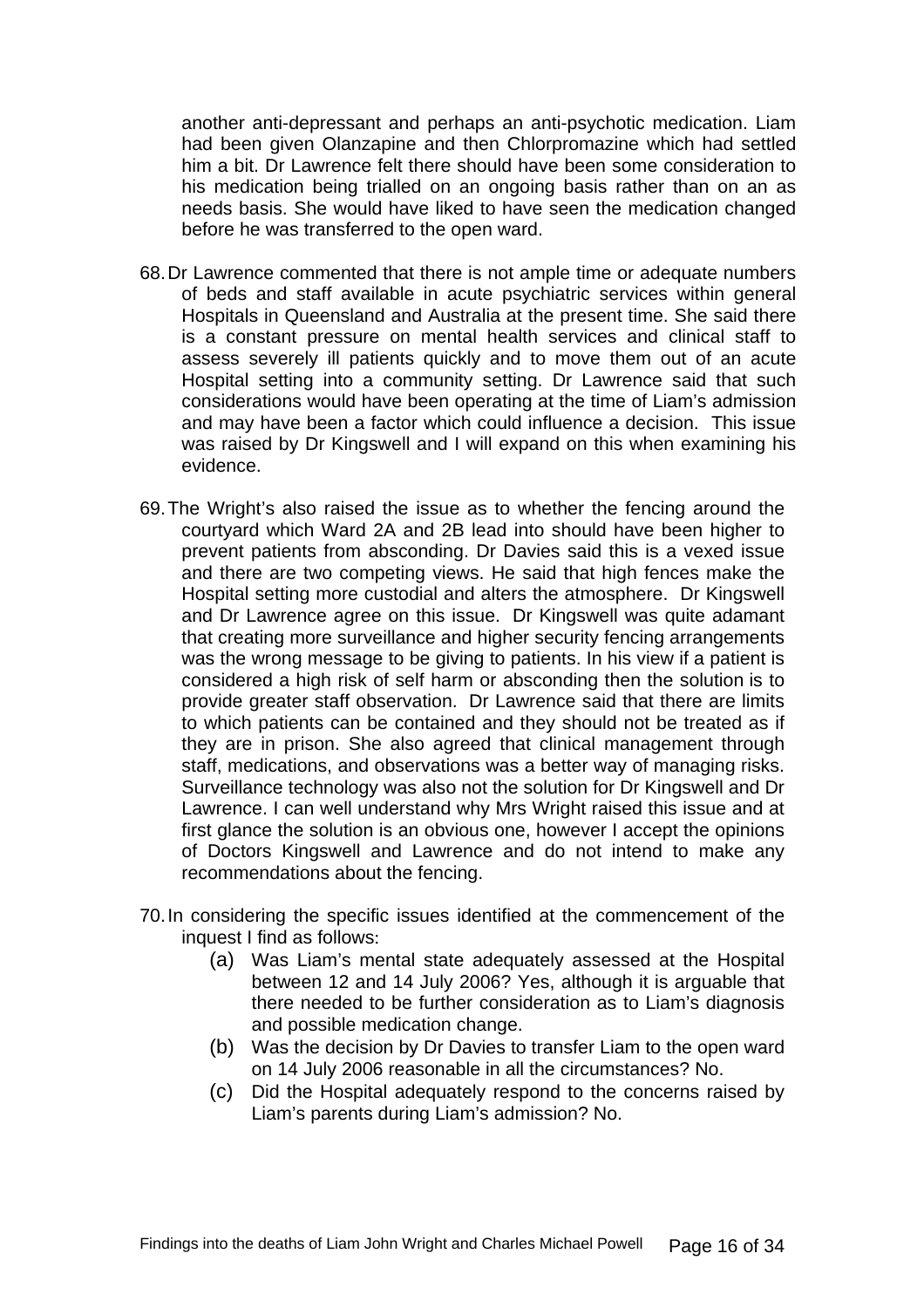#### **The evidence relating to Charles Michael Powell**

- 71. Charles Michael Powell was aged 17 when he died on 31 July 2006. He is terribly missed by his mother, father and family. He had a half brother Daniel and two other siblings, a sister, Samara and brother, Richard. They wrote personal testimonials at his funeral which talk about how much they will miss him. A memorial plaque on a park bench was installed by the local community and a candle light vigil was held on 14 August 2006. His funeral was held on 28 September 2006 and many people attended. Mrs Powell released two white doves. On what would have been his 18<sup>th</sup> birthday on 9 December 2006, Mrs Powell organised a music concert in his honour. Charlie was passionate about his music. His sister sang. He finished school in grade 11 but had completed a traineeship in Graphic Art and multi-media design with Logan Central Speak Out Foundation who also provided a testimonial to Mrs Powell.
- 72. Charlie faced a number of problems however he had the support of a loving family. Although his parents were separated they were both involved in his welfare, however there appears to be some conflict between them with reports that Charlie's father thought Mrs Powell was minimising Charlie's drug problems.
- 73. After Charlie's death a coronial investigation commenced. Statements from many witnesses were taken. His medical records were examined. Dr Joan Lawrence prepared a report for the Coroner. The issues raised which became the focus of the inquiry were:
	- (a) Was Charlie appropriately managed by the Beenleigh Community Youth Mental Health (CYMHS) in the weeks prior to his death?
	- (b) Was the decision to discharge Charlie from the Logan Hospital on 31 July 2006 reasonable in all the circumstances?
	- (c) Did the Hospital adequately respond to the concerns raised by Charlie's parents and half brother on 31 July 2006?
- 74. It is useful to set out in some detail the extent to which Charlie was being treated for his problems. This is important because there was quite a deal of information recorded about him but it is clear not all of this information was available or considered by the medical staff who made assessments of Charlie on 31 July 2006, when he was at the Logan Hospital.
- 75. On 17 April 2006, Charlie was admitted to the Logan Hospital Mental Health Unit under an Involuntary Treatment Order (ITO). He had suffered an acute psychotic episode thought to be induced by substance abuse. Charlie had reported that he had used a range of drugs from age 12. He was brought into the Hospital by police, accompanied by Mrs Powell. He had apparently smashed the house with a metal pole and knowing that it was inappropriate behaviour, had asked Mrs Powell for help.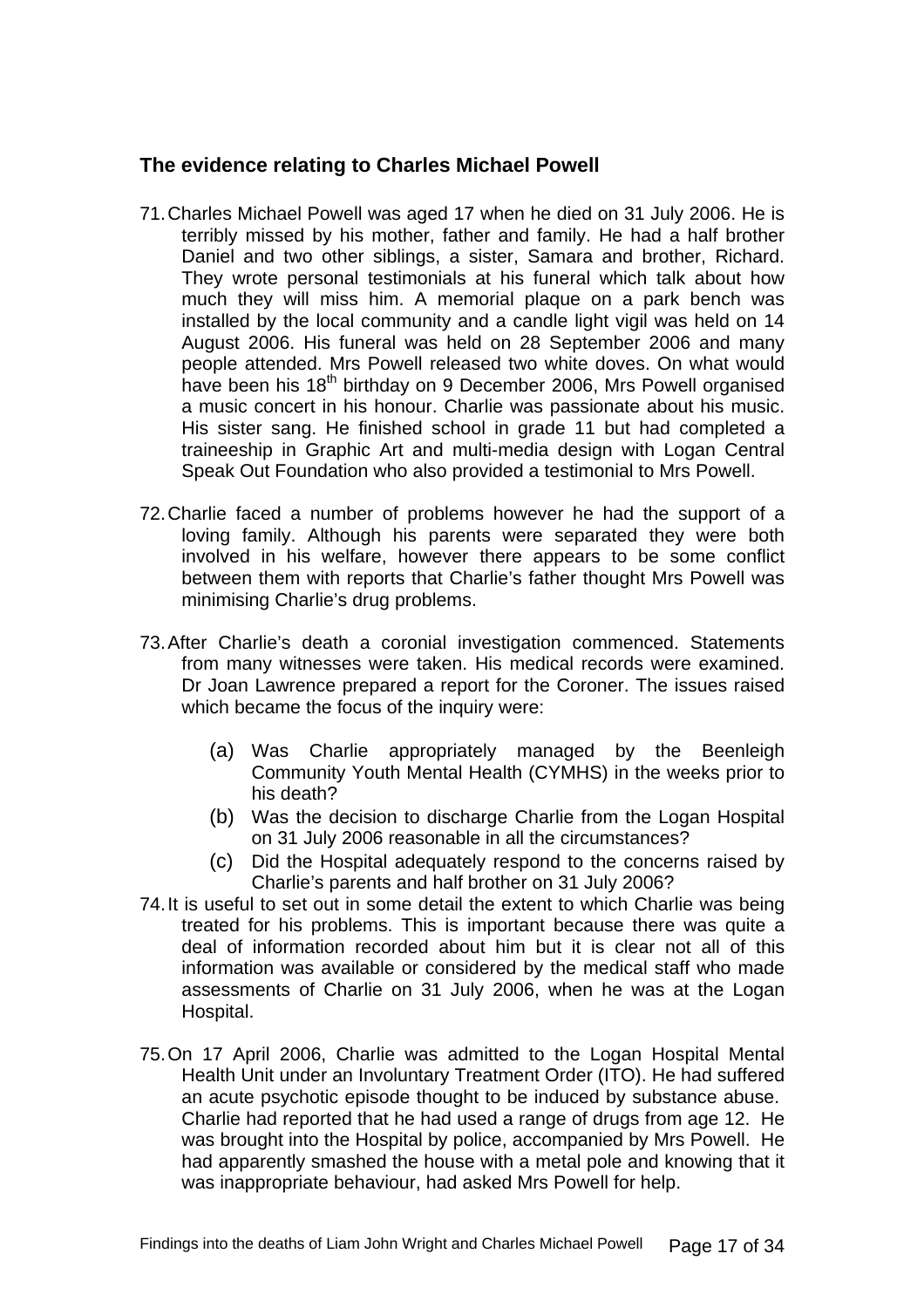- 76. Throughout the first interview with Charlie in Hospital, he was observed to be responding to auditory and visual hallucinations. He was talking between sentences, mumbling and his eyes were darting around the room. Charlie reported that earlier that day he had crawled around everywhere on all fours and walked on his head and on the previous day he was seen banging his head on the wall and jumping up and down and hitting his head. Charlie said that people were after him, that the television was telling him what to do and that people could read his thoughts.
- 77. Charlie was assessed by Dr Mir<sup>[19](#page-17-0)</sup> at approximately 6 pm that evening. The information that Charlie provided was consistent with what he had earlier reported. Mrs Powell told Dr Mir that she had a gut feeling that Charlie may harm himself and that she had not been aware of his drug habit.
- 78. Charlie told Dr Mir that he had previously used crack, speed and ice but had stopped using drugs 3 weeks earlier. Dr Mir's diagnosis was an acute psychotic episode, substance induced, with differential diagnoses of schizophrenia, bipolar affective disorder and general medical concerns. Charlie was detained under an ITO and admitted to the MHU at Logan Hospital.
- 79. Over the next few weeks, Charlie's progress was slow but gradual. It was noted that his mood would become elevated from time to time with grandiose delusions and his diagnosis was subsequently changed to a bipolar affective disorder, the present episode of which was manic and precipitated by illicit drug intake. He was counselled about his drug use and was seen by an Alcohol, Tobacco and other Drug Services (ATODS) counsellor. He consistently denied suicidal thoughts during this admission. Both of Charlie's parents were actively involved in his care whilst an inpatient and would take him out on day leave prior to his ultimate discharge on 19 May 2006. On discharge Charlie's ITO was revoked. The plan devised for Charlie was for him to be followed up through the Beenleigh Community Youth Mental Health Service (CYMHS).
- 80. Susan Bourke was assigned to be Charlie's case manager. $^{20}$  $^{20}$  $^{20}$  Later Jennifer Neill took over. Ms Neill was much more experienced and had been supervising Ms Bourke. Charlie attended various appointments made for him over this next period and I do not intend to detail what occurred at all of the meetings held over this time. Charlie reported that his paranoid thoughts had gone but he was still thinking about his neighbours being able to know everything about him. He said that he had no thoughts of harm to self or others.

<sup>19</sup> His statement is exhibit C10

<span id="page-17-1"></span><span id="page-17-0"></span><sup>20</sup> Her statement is exhibit C11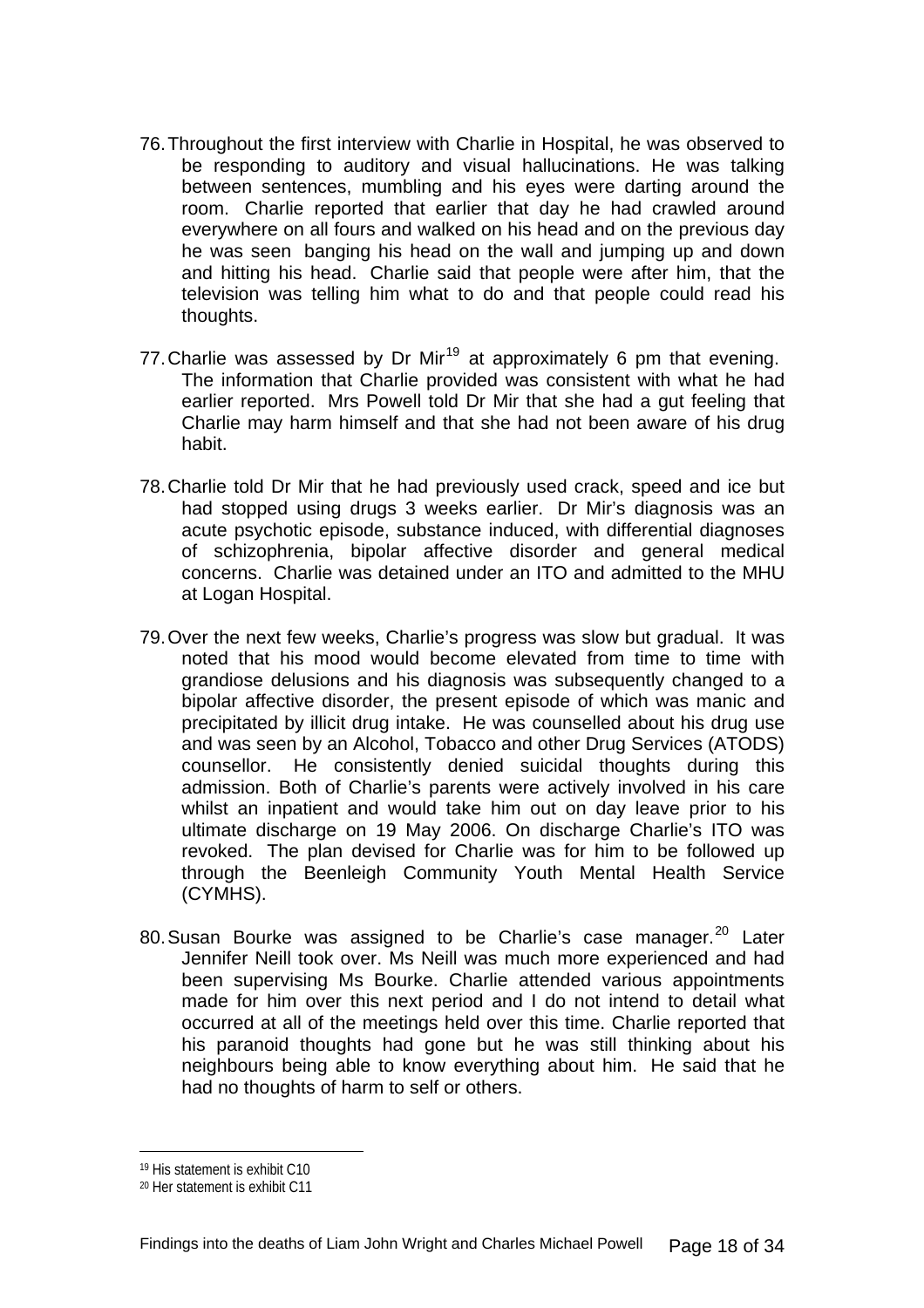- 81. Charlie's treatment plan was for ongoing monitoring through weekly contact and psycho-education with Charlie and Mrs Powell, with emphasis on the importance of continuing with medication and medical reviews when required. He was rated as being at a very low risk of self harm.
- 82. Charlie saw Dr Mir with Susan Burke on 7 June 2006. Mrs Powell reported that Charlie had been well and stable since discharge from Hospital and was taking his medications and was not abusing illicit drugs. However, Mr Powell reported that he was anxious that Charlie may have been slipping backwards and he had telephoned the CMHS about those concerns. Mr Powell reported some continuing paranoia against the neighbour but no suicidal thoughts. He indicated that Charlie planned to get a car and start a new life in a new environment.
- 83. On 26 June 2006 Charlie attended the CYMHS and met with Ms Bourke and later with Ms Neill. Charlie denied illicit drug use although Mrs Powell was still worried about his past drug use and was checking his room daily. Charlie reported being tired and sleepy on his medication but was told that it was important to keep taking his medication and that he would be reviewed by a doctor on a regular basis.
- 84. Charlie and Mrs Powell went on a holiday to Sydney. Ms Neill saw Charlie and Mrs Powell about 9 days later on 5 July 2006. Neither Charlie nor Mrs Powell raised any concerns. Mrs Powell did not think Charlie had used illicit drugs whilst in Sydney.
- 85. Charlie reported that he felt frustrated at having to attend the CYMHS and that he was feeling "normal". Ms Neill considered that Charlie's judgment and insight were poor. The plan was for Charlie to see his GP for blood and urine screen to test for drug use. Charlie did not attend these appointments but he later indicated he was willing to do so and an appointment had been made for 5 September 2006.
- 86. On 19 July 2006 Charlie reported to Ms Neill that he wanted to go to work but Ms Neill considered that his presentation was such that he was unlikely to be able to perform in a workplace. She again thought he had limited insight. He was denying the use of illicit drugs and Mrs Powell reported that he was compliant with his medications.
- 87. On 30 July 2006 at about 1.30 pm, Charlie dressed himself all in white and took a number of photographs of himself and Mrs Powell. He told Mrs Powell that *"if someone comes to the door looking for me, give them some pictures of me".* Mrs Powell was worried about him and telephoned the Logan Hospital for assistance. She was advised to take Charlie to the Hospital if he exhibited any other behaviour that worried her.
- 88. That evening Mrs Powell observed Charlie take a knife from the kitchen to the garage. She was not worried that he would harm himself however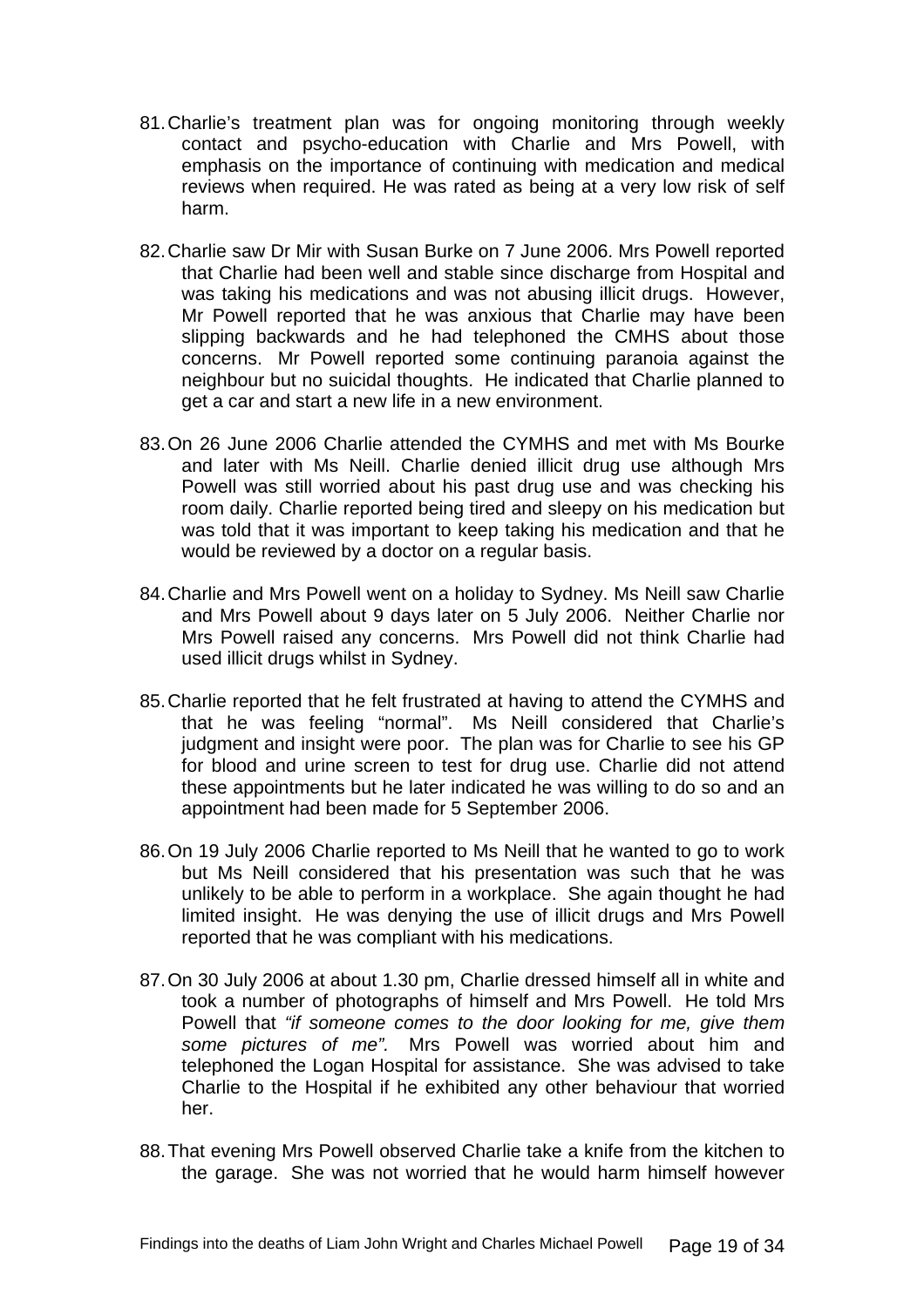she believed he was hallucinating. Mrs Powell called Charlie's half brother Daniel to attend to assist her. Charlie eventually calmed down, relinquished the knife and went to sleep.

- 89. On the following morning, Charlie was apologetic for his behaviour on the previous night and Mrs Powell can remember him saying that he was sorry for making her worry about him.
- 90. At about 9.00 am, Mrs Powell telephoned Ms Neill from a public phone and told her that friends had visited on the weekend and that Charlie had used illicit drugs. She also told Ms Neill that Charlie had barricaded himself in his house with her inside and wanted photos taken of himself and his family *"to give to people who might be at the door".* Mrs Powell also said Charlie was walking around the house with a knife for protection and he was refusing to go to the Hospital. The plan made between Mrs Powell and Ms Neill was for Mrs Powell to return home and assess the situation and call Ms Neill back or call the police if she was concerned. Ms Neill said she would phone Mr Powell and arrange transport to the Emergency Department if possible and that she would otherwise see Charlie for an appointment at home at midday.
- 91. Mrs Powell returned home and Charlie requested she take him to the Hospital. Mrs Powell was extremely relieved that he had made this suggestion and thought he had a lot of courage to identify that he needed help. She remembers that he was very quiet on the trip and she noted cuts to his left wrist. They arrived at the Logan Hospital Emergency Department at approximately 10.30 am and he was identified as needing a mental health assessment. Whilst in the queue for triage, Charlie ran off. He was found in the carpark by a nurse and security and escorted to an evaluation room. RN Carol Kohleis, a senior clinical nurse interviewed Charlie with Mrs Powell at about 11.00 am. Mrs Powell reported that Charlie had had friends over on the Saturday night and they had stayed until 7.00 am the following morning after which Charlie locked doors, jammed up the windows and started pacing and looking outside. Mrs Powell found a small amount of marijuana in his room and she was afraid that he might hurt himself. Charlie said that he had used about 5 cones of marijuana but no other illicit drugs. Charlie had inflicted superficial scratches on his wrists which he said he had done with a pair of scissors to feel pain.
- 92. Mrs Powell says in her statement that during the course of the interview, Charlie interrupted RN Kohleis and asked her if there were any beds there for him to which she replied that there were not. Mrs Powell said to her "*What about the second floor"* and RN Kohleis responded that *"No, that's also full. It's not up to me anyway if he is going to stay or not, I have to discuss it with the doctor."* Mrs Powell asked RN Kohleis to telephone Ms Neill because she knew everything about Charlie's history.
- 93. By 12.30 pm Ms Neill had telephoned Mr Powell but he was asleep and she had then spoken to Daniel. Daniel reported to Ms Neill that Charlie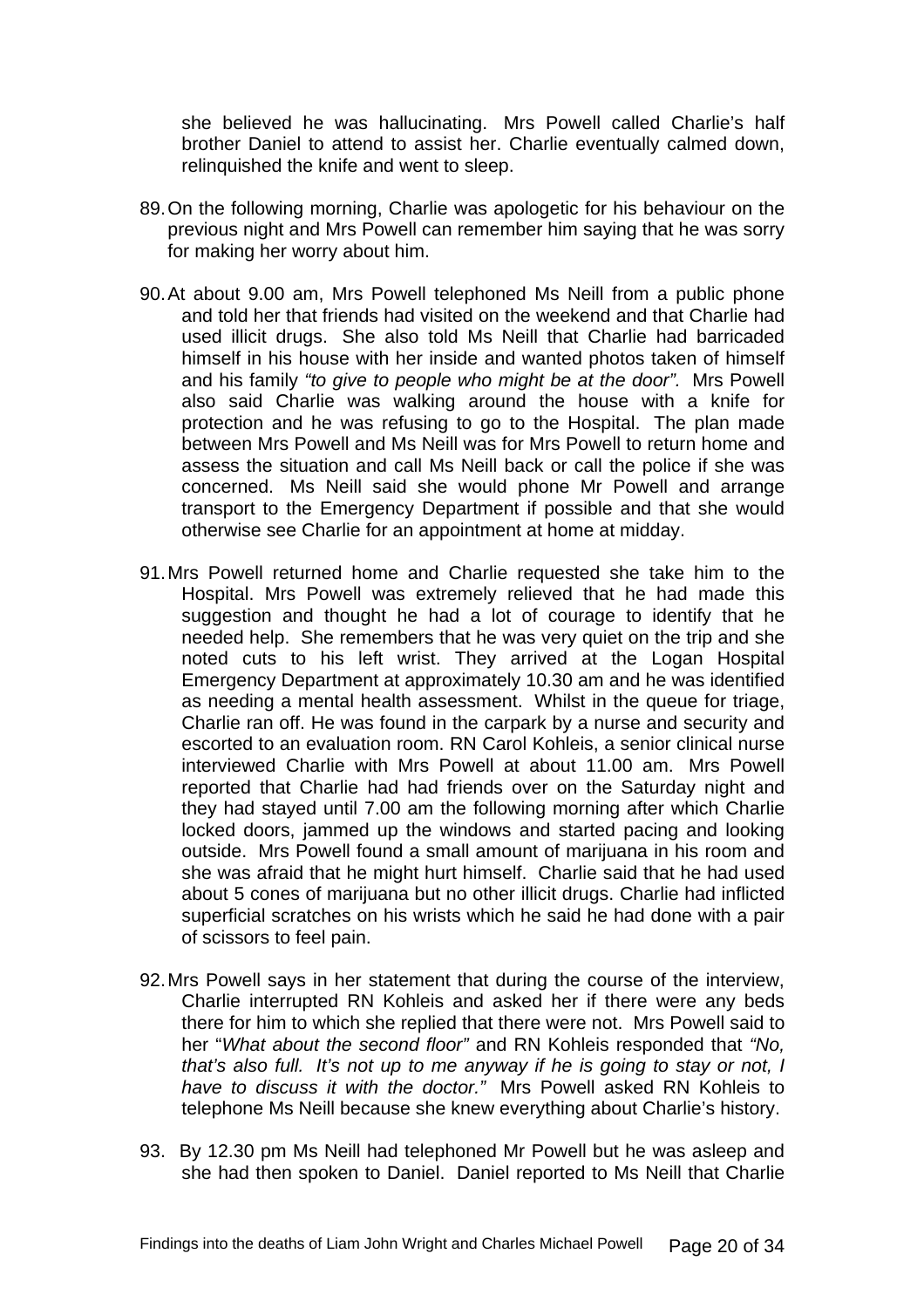was very unwell, and that he was using drugs and not taking his medication. He reported that Charlie had apparently drawn a shape over his heart *"for where he was going to kill himself".* Charlie had said that he had been operated on and made into a female and would be sold as a sex slave.

- 94. Mr Powell then woke up and spoke to Ms Neill. He confirmed what Daniel had said and indicated that Charlie needed to be made an involuntary patient as he was refusing blood and urine tests. Mr Powell wanted Charlie to go to a private hospital.
- 95. At approximately 12.30 pm RN Kohleis had a telephone conversation with Ms Neill. Ms Neill reported her conversation with Mr Powell and Daniel. Ms Neill also explained the events as reported by Mrs Powell and faxed her notes through. RN Kohleis observed that Mrs Powell appeared to be anxious not to speak openly regarding her fears for her son and that Charlie was denying suicidal ideation, minimising any problems including drug use and was very guarded. RN Kohleis thought Charlie had limited insight and judgement.
- 96. RN Kohleis finished assessing Charlie shortly after lunch and discussed her assessment with Dr Dipti Paul. It would seem RN Kohleis was still completing her notes when Dr Paul went to assess Charlie so Dr Paul did not have access to the notes. RN Kohleis was unable to recall what was passed on to her by Ms Neill in conversation as opposed to the information that was faxed to her. It would seem that Charlie had initially presented requesting admission but over the period of time spent waiting and whilst being assessed he made persistent requests to RN Kohleis that he be allowed to go home. RN Kohleis told Dr Paul that Charlie had been difficult to interview and she was at a loss to understand what was happening to him. She referred Charlie to Dr Paul because she felt he needed a further assessment.
- 97. Dr Paul assessed Charlie in the ED at about 1.00 pm. Dr Paul was at the time a Principal House Officer, with about 12 months experience in psychiatric care. Dr Paul was aware that both parents were concerned about a relapse in psychosis and ongoing illicit substance abuse and that they wanted him admitted. Dr Paul was aware there were no beds in the adolescent ward. Charlie denied ever doing deliberate self harm and was vague and guarded. He said that he had made the cuts on his wrists secondary to sadness and anger because of his parents' divorce. It is apparent that Dr Paul was not aware of all of the information that was passed over to RN Kohleis by Ms Neill. Dr Paul was aware of his previous admissions and diagnosis of drug induced psychosis and bipolar disorder. She had seen the Risk Screening Assessment taken by RN Kohleis but had not read her assessment notes because RN Kohleis was still writing them. In evidence, Dr Paul she was able to recall some aspects of the history that was reported to have been given by the family, but not all aspects. Dr Paul's evidence on some aspects was unclear and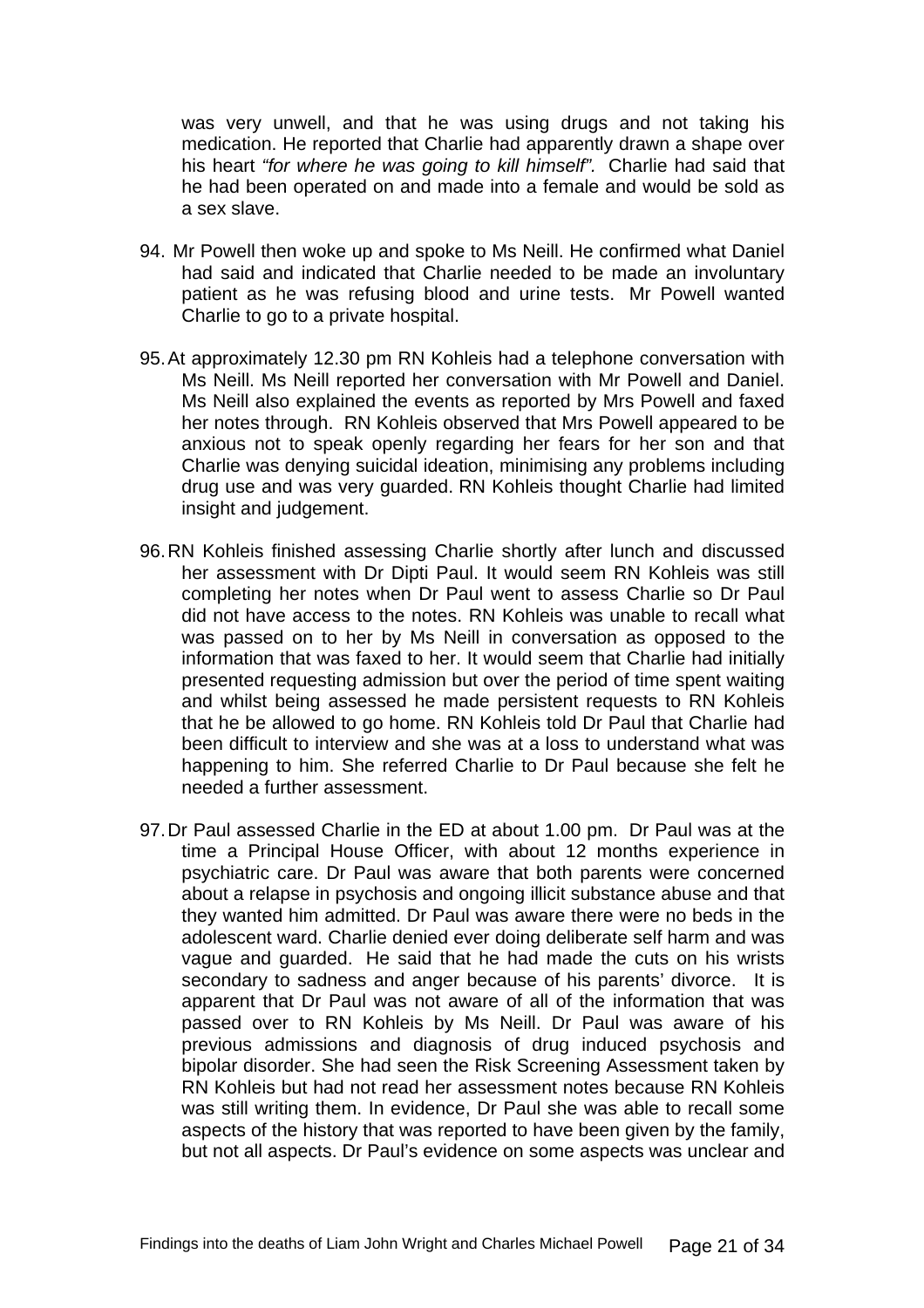perhaps indicative of her inexperience at the time. It could also be as a result of the effluxion of time.

- 98. Dr Paul spoke with Ms Neill at length over the telephone and Ms Neill indicated that she was concerned about Charlie's mental state because of what she had been told by the family. Ms Neill believed that he was using marijuana and possibly other illicit drugs and that he was not taking his medication. Charlie denied any suicidal thoughts. Mrs Powell recalls telling Dr Paul that she was very concerned about Charlie even after he told her that he was not going to hurt himself. Mrs Powell remembers Dr Paul telling her that it was not up to her and she would need to discuss it with some other colleagues and come back with an answer. Dr Paul's statement was to the effect that Mrs Powell was insisting that Charlie be admitted but Charlie was refusing. Charlie said that he was willing to see a General Medical Practitioner.
- 99. Dr Paul thought that Charlie had poor insight regarding his illness and that his judgment was questionable. Charlie was denying suicidal thoughts and was not assessed by Dr Paul as severely depressed, however on the basis of the concerns expressed by Ms Neill and family, Dr Paul decided she would discuss the matter with the on call consultant.
- 100. Dr Paul discussed Charlie's presentation with the on call psychiatrist, Dr Leivesley. She did that because she was unsure and did not know what to do. It is unclear as to what information exactly was passed on to Dr Leivesley by Dr Paul. In evidence Dr Leivesley said he had to rely on what was set out in Dr Paul's notes in the medical record and he did not have a good independent recollection of their conversation. The conversation probably took 10 minutes. Dr Leivesley agrees that from what he has since heard and Charlie was psychotic and that he had a relapse. Dr Leivesley did not think he was aware that Charlie had drawn a shape over his heart for where he was going to kill himself. Dr Leivesley said that was a disturbing piece of information that with hindsight probably appears more disturbing than it would have at the time. Dr Leivesley does not think that knowing this information would have placed Charlie in the higher risk category at the time. Dr Leivesley placed some emphasis on the fact that Charlie was denying suicidal ideation. For him this is one bit of information that is useful for assessment purposes. Dr Leivesley agreed that the collateral information provided by the family and case manager was at odds with what was being reported to Dr Paul. Dr Leivesley said he probably was not aware that when Charlie went to Hospital he wanted admission. Dr Leivesley made a decision to discharge Charlie back to his parents because Charlie did not want to be admitted and there were no criteria to admit him under an ITO.
- 101. Dr Leivesley said he could not recall how he came to his decision however based on the notes of Dr Paul his thought process was likely that he thought Charlie was psychotic; and there were some concerning risk issues, but he was denying suicide, he would be going back with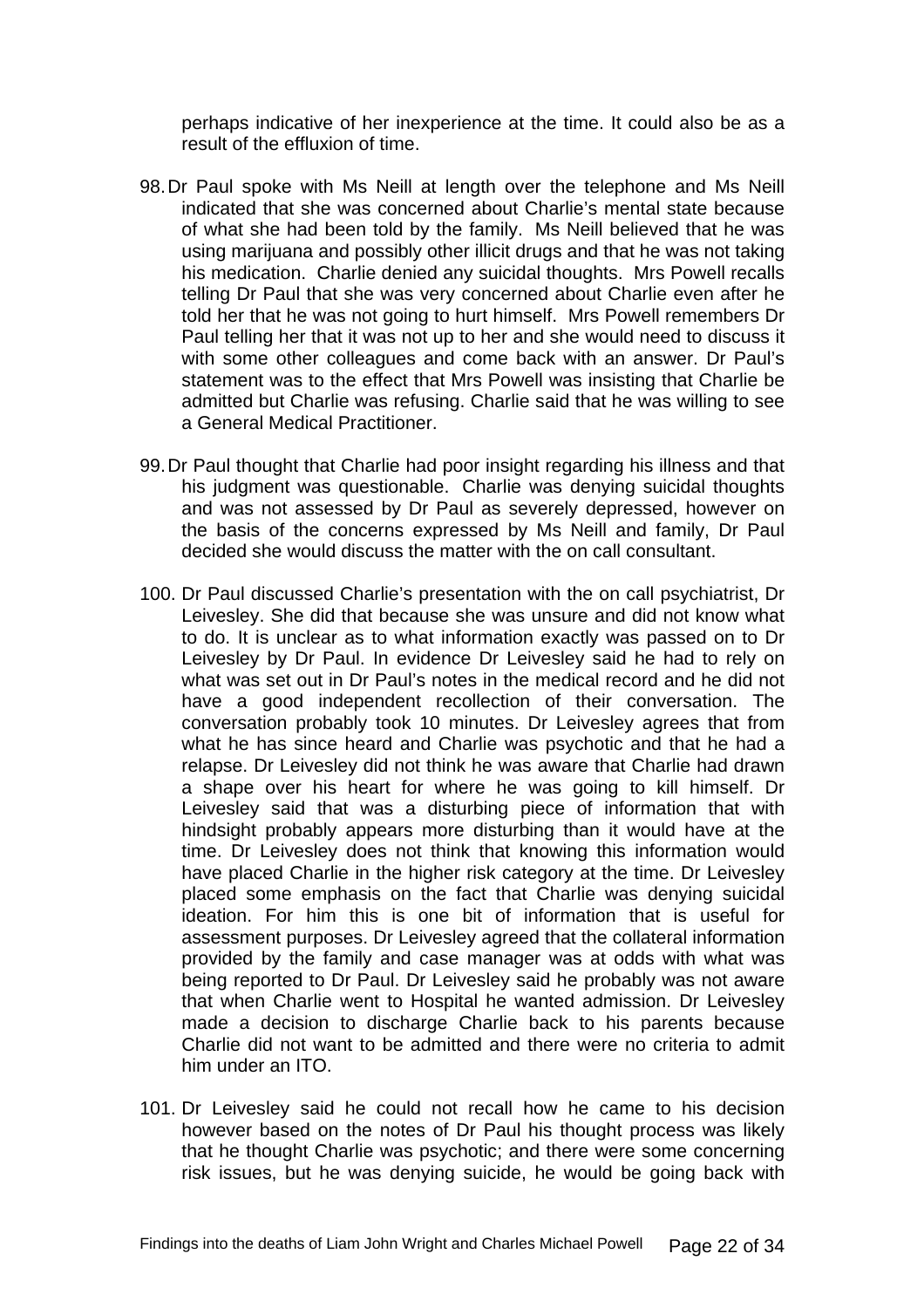family and there was medical follow being arranged. This would place Charlie at a moderate risk of suicide and Dr Leivesley would have balanced up the risks in making his decision. Dr Leivesley said that although Charlie had a mental illness which required treatment, his moderate risk of suicide meant that he should not have been made the subject of an ITO because of the least intrusive criteria contained in the *Mental Health Act 2000.* He said that there are known adverse effects of admission to a public health mental health unit and a significant number of patients commit suicide in the first week following discharge. Dr Leivesley was under the impression that Charlie would be reviewed by the Acute Care Team. He was not aware that Charlie would not be able to be reviewed by the Acute Care Team the next day. If he had known he would have made sure that Charlie was reviewed by a doctor the next day. He was not aware that subsequently the only plan was for Charlie to see a GP for blood and urine tests.

- 102. Dr Paul then telephoned Ms Neill and told her that Charlie was not to be admitted as he had no psychiatric features at this time. She asked Ms Neill to telephone Mr Powell about discrepancies with Charlie's history. The plan, according to Ms Neill was that Charlie needed to be assessed in the ED when he was psychotic and that he would be discharged back home with follow up care by the Acute Care Team. Ms Neill informed Dr Paul that because Charlie was not yet an adult and because he already had a case manager it was unlikely that the Acute Care Team would become involved. Ms Neill telephoned Mr Powell again and spoke with Daniel. Daniel reported that he had found two packets of marijuana under the table in Charlie's room. He also reported that he had seen Charlie spit out his medication and throw it in the bin.
- 103. Ms Neill telephoned Dr Paul back and told her what Daniel had said. Dr Paul stated to Ms Neill that the family were to contact the police immediately Charlie made a threat. The plan ultimately devised by Dr Paul was to discharge Charlie home with a letter to his GP for a urinary drug screen the following day and that Charlie would be reviewed by Ms Neill on 2 August 2006.
- 104. Ms Neill wanted Charlie to see Dr Daubney, who was in charge of the adolescent ward, and indicated that she would try and organize an earlier appointment with him as soon as possible.
- 105. Charlie left the Hospital at about 5.00 pm with Mrs Powell and they returned home. At approximately 6.45 pm, he complained of being cold and Mrs Powell gave him a blanket. They watched TV together and held hands.
- 106. Mrs Powell then indicated that she was going to pick up his sister and take her to enroll at college and Charlie said that he would go with her. After arriving home from picking up his sister, Charlie told Mrs Powell that he was going out to meet some of his friends at Bethania. Mrs Powell was still concerned about Charlie and insisted on driving him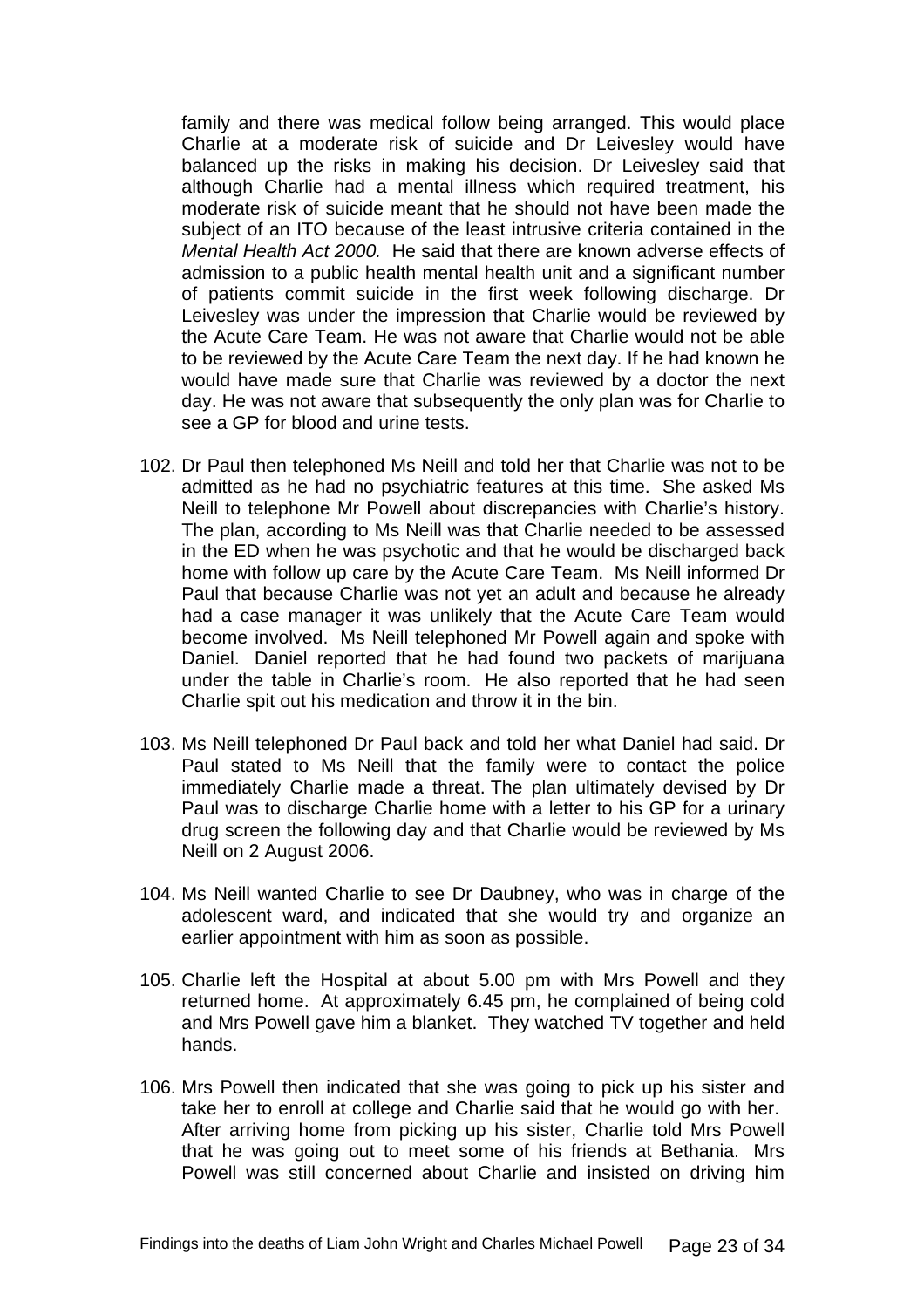there. Charlie agreed but on drive to Bethania Charlie changed his mind and said that he would catch the train. Mrs Powell indicated that she would accompany him on the train. They arrived at Eden's Landing railway station, and Charlie went to buy the tickets while Mrs Powell parked the car. After she parked the car, Mrs Powell saw Charlie on the opposite platform for their intended train travel. Mrs Powell then lost sight of Charlie so she rang the police from the public phone and told them that she could not see him. Mrs Powell learnt of Charlie's death soon after. Queensland Rail video footage showed that at approximately 7.05 pm Charlie was seated on the outbound platform. The footage then showed Charlie stand up and run to the Bethania end of the platform out of camera range.

- 107. The driver of a train (which was scheduled to travel all stops to Beenleigh) told investigators that after departing Bethania railway station he was travelling at approximately 80km per hour and after entering a left hand curve, he noticed Charlie wearing a white coloured beanie on the tracks in the train's path. The driver immediately went into full service braking, however the train struck Charlie and he was fatally injured. Charlie made no attempt to avoid being struck by the train. Police located Charlie approximately 200 metres north of the platform in the middle of the south bound track.
- 108. Dr Milne performed an autopsy examination and found numerous traumatic injuries consistent with a train over-run. Charlie would have died instantaneously. Some low levels of amphetamines and metabolites of cannabis were found.
- 109. Dr Lawrence reviewed the medical records and provided a report to the Coroner. $21$  She noted there was no evidence of urinary drug screening or follow up and clearly Charlie had been non-compliant with requests for urine tests. Dr Lawrence was of the opinion that the follow up arrangements for Charlie were rather poorly organised and not implemented closely.
- 110. Dr Lawrence was of the view that it was evident that Charlie was still using drugs and the events of 31 July 2006 occurred in the context of drug use over the preceding weekend. Dr Lawrence was of the view that adequate collateral information was obtained and transmitted that day but there had been a process of filtering the information with possible summaries losing or minimising relevant details along the way. By the time it was discussed with Dr Leivesley, the decision not to admit was made based on a lack of Charlie's meeting the criteria on the information presented. That information included that Charlie did not want to be admitted, was denying suicide ideation and that Mrs Powell had no concerns at this stage as Charlie was not suicidal. The evidence heard by me would support the opinion of Dr Lawrence with regards to the filtered transfer of information.

<span id="page-23-0"></span><sup>21</sup> Exhibit D6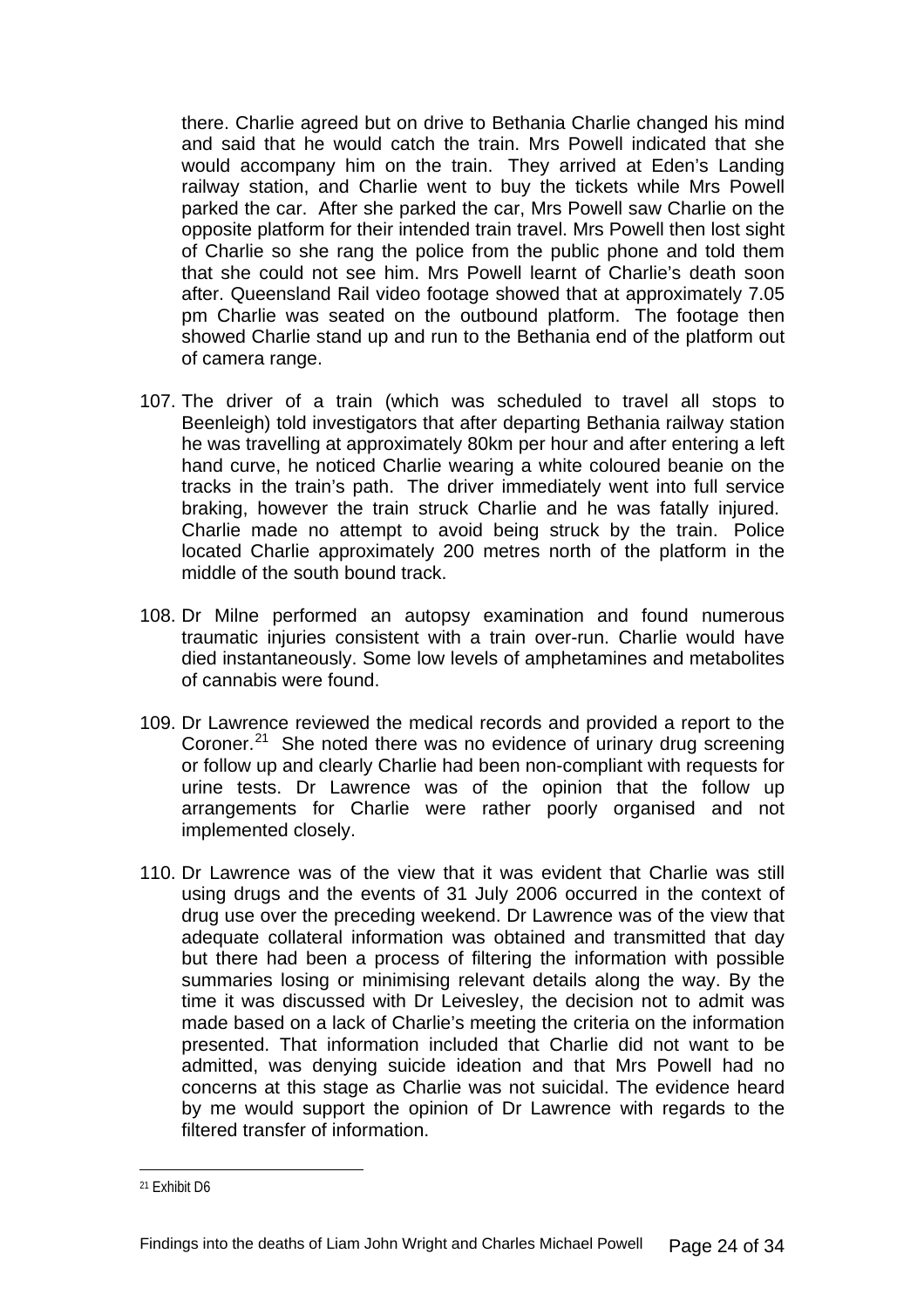- 111. Dr Lawrence reported that in her opinion clinically the picture indicates the presence of a psychotic disturbance with significant depressive overtones. Charlie had marked impulsivity and great ambivalence. In her view there was evidence of deliberate self harm and behaviours which indicated the possibility of suicidality or unpredictable, destructive behaviour to others. However none of this would have been acknowledged by Charlie to Dr Paul.
- 112. Dr Lawrence opined that on 31 July 2006, Ms Neill very appropriately obtained information from relevant sources, recommended Charlie be taken to the ED and passed information she had on to the Hospital. At the ED Charlie was guarded, admitting little, and denying much in terms of his thoughts, beliefs and behaviours. The end result was that Dr Paul was faced with a patient who had denied symptoms, refused help, denied evidence of suicidal ideation and paranoid psychotic beliefs and had denied or minimised drug use. On this basis, Dr Lawrence agreed that Charlie would have failed to meet the criteria for an ITO. However, it was her opinion in her report that if full consideration of all the information that was available, including collateral information had been made it may have led to an admission on an ITO on the basis that there was sufficient information to cause concerns about his safety. Again, the evidence heard by me would support the opinion of Dr Lawrence.
- 113. In evidence, Dr Lawrence stated that whilst she would have admitted Charlie to Hospital she was not critical of Dr Leivesley's decision not to admit Charlie under an ITO.
- 114. Dr Lawrence also said that Charlie's use of amphetamines and marijuana undoubtedly contributed to the development of the psychotic condition that led to his suicide and this was denied or not sufficiently recognised by anyone including his mother. There is evidence of some conflict between the parents as to whether or not Charlie was continuing to use drugs. There is also evidence of some minimisation of Charlie's drug use by Mrs Powell which supports the opinion of Dr Lawrence.
- 115. Dr Lawrence further opined that Charlie may have been the victim of a health system where there still is a grave shortage of beds available such that admitting doctors have to prioritise admissions. Someone like Charlie may have been a person who warranted closer observation but the pressure of fitting them into the strict ITO criteria was such that some of those people are missed. Dr Lawrence's solution is the need for more beds, more resources and more opportunities for admission to MHU's for at least short periods of time.
- 116. In considering the specific issues identified at the commencement of the inquest I find as follows:
	- (a) Was Charlie appropriately managed by the Beenleigh CYMHS in the weeks prior to his death? Dr Lawrence opined that the arrangements made post discharge were loose and fragmented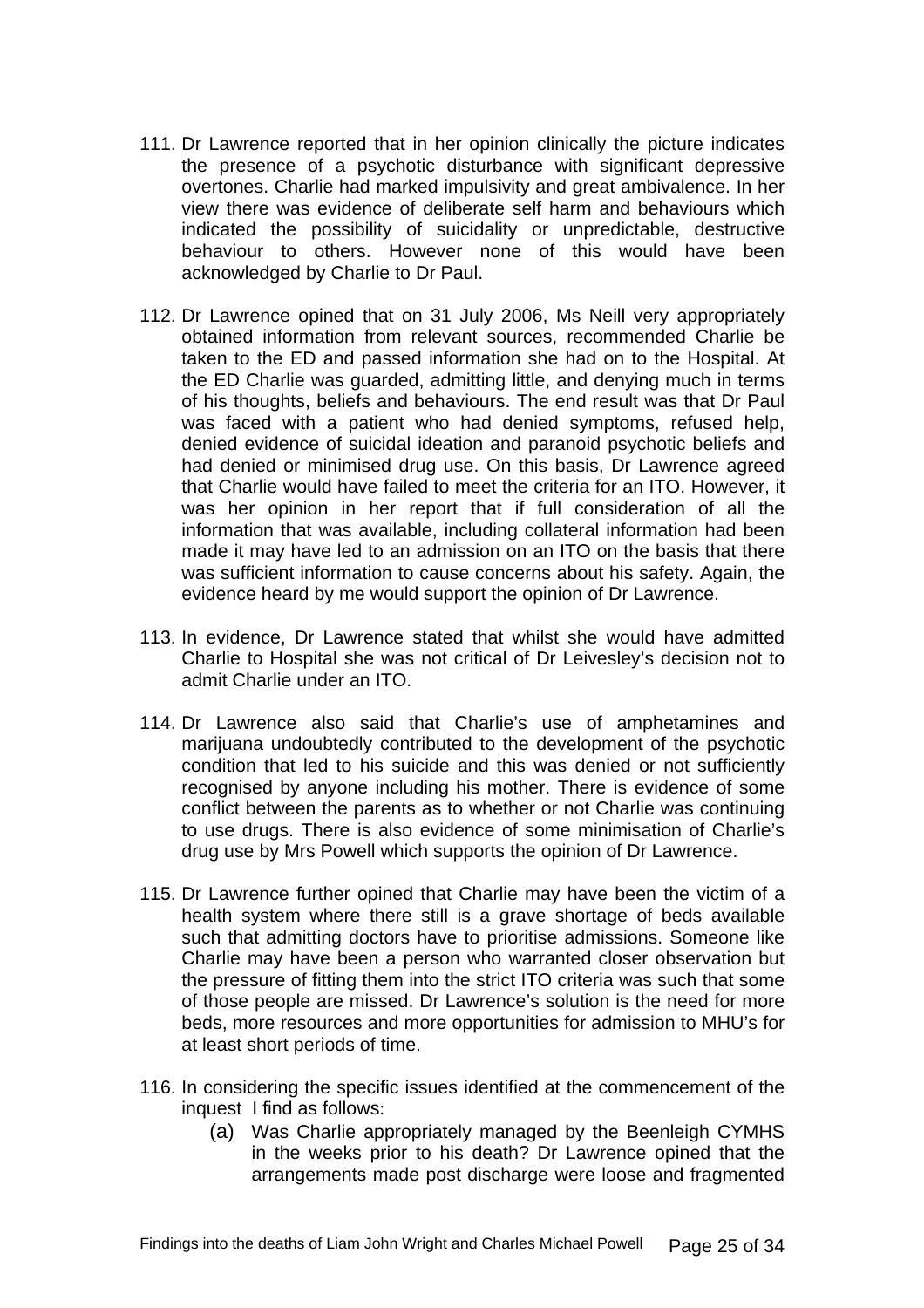and vulnerable to breakdown. However I find that overall Charlie's management by the CYMHS, particularly when Ms Neill took over, was appropriate.

- (b) Was the decision to discharge Charlie home from the Logan Hospital on 31 July 2006 reasonable in all the circumstances? No, on the basis that full consideration of all the material available may have led to another conclusion, however at the time Dr Leivesley was not aware of all that information.
- (c) Did the Hospital adequately respond to the concerns raised by Charlie's parents and half brother? No. Collateral information had been gathered from Charlie's family in an appropriate fashion, however not all of this information found its way to Dr Leivesley and Dr Paul.

## **Evidence of Dr Kingswell**

- 117. Dr William John Kingswell is an experienced psychiatrist, and experienced in the management of public mental health services. Since 4 May 2007 he has been the Executive Director of Mental Health Services for the Southside Health Service District, which encompasses the Logan Hospital. He was not involved in the care of either Liam or Charlie.
- 118. Dr Kingswell stated that the Logan Hospital was incredibly busy and has the third busiest Emergency Department in Queensland. Like Dr Lawrence, he also said that there was a resource issue involved. He said that Logan area had the poorest resourced mental health service in Queensland, and that Queensland was the poorest resourced state in Australia, making his district the poorest resourced mental health service in Australia.
- 119. Dr Kingswell has made some changes to service delivery in his district which may provide some improvements relevant to some of the issues that have been identified in both cases. Firstly, he identified an issue with continuity of care. In Liam's case for instance it is evident that Liam was seen by a medical officer in the ED, then a different psychiatrist on the ward, then another psychiatrist in the AOA. Liam then saw Dr Davies and when he was transferred to the open ward Liam had to see someone else again. This was clearly a system that needed to be addressed. Dr Kingswell made changes such that now a patient remains the responsibility of one treating team wherever they are, whether it be on an open ward or the AOA. In his view this encourages formulation of long term treatment and not just short term management. Patients no longer have to repeat their histories to different treating teams. This change is clearly welcome.
- 120. Another issue Dr Kingswell identified was to do with Emergency Department presentation. Mental health assessment staff (nurses and registrars) usually conduct assessments in the ED however there was no requirement to notify a clinical treating team if the presenting patient had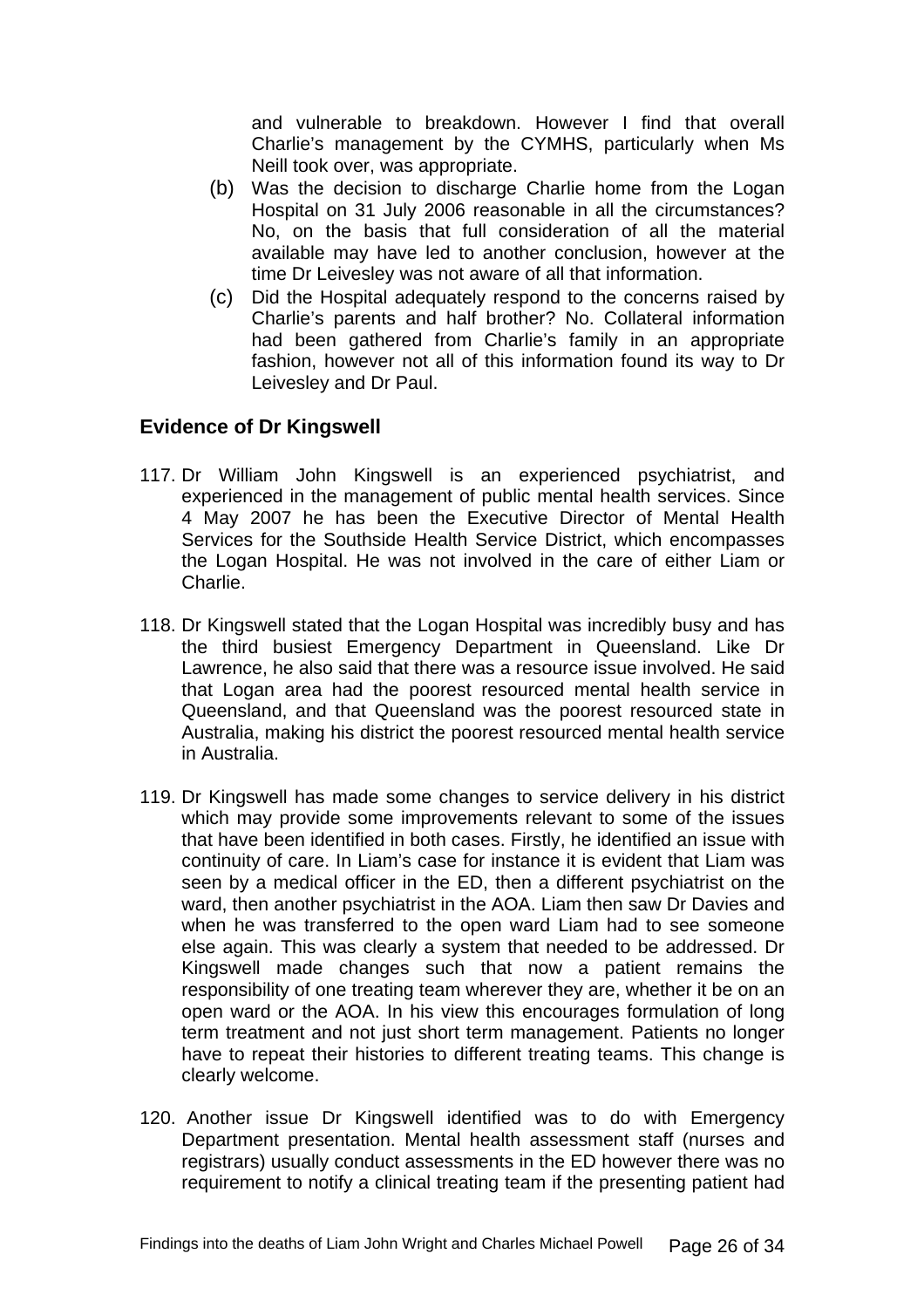been or was being cared for by a treating team. A consultant psychiatrist has now been appointed the clinical leader of the mental health assessment team in the ED. This person is available during working hours and there is an on call arrangement. Either the mental health professional or psychiatric registrar can make a decision to admit. The mental health professional cannot make a decision to discharge a patient without discussing the matter with the registrar. If there is a disagreement between these two individuals then the consultant must be contacted. When a patient is admitted then this must be conveyed to the either the patient's treating consultant, or if the patient is new to the consultant of the service which is determined according to the patient's address. That consultant has to take responsibility that an adequate treatment plan is put in place.

- 121. Dr Kingswell also said that since July 2006 he has been given additional funding to provide for additional child and youth psychiatrists such that there would be no barriers to getting advice from a consultant child and adolescent psychiatrist at any time.
- 122. Charlie had a case manager who advised the family to bring Charlie to the Emergency Department. Dr Kingswell said that case managers are now encouraged to arrange for a patient to go direct to the ward rather than going through the ED. This was also the case for the child and youth service. It would seem that this would not be available after hours or on weekends. In Charlie's case this may have resulted in his admission at least to a general psychiatric ward as clearly Ms Neill had some real concerns based on the information she had received.
- 123. Dr Kingswell said that the changes he has made are not able to be made quickly and are largely the subject of evolution and development. I can only hope that his plans continue to be implemented and adequate resources are made available to do so. I note with concern the evidence of Dr Paul to the effect that she was not aware of the arrangements to consult and notify the appropriate consultant and she would only speak to a consultant if she had a difficulty, as happened in Charlie's case.
- 124. Dr Kingswell also spoke about the problems associated with the hierarchical culture within the medical profession and the difficulties in encouraging those more junior to speak out if they have concerns regarding the management of a patient. Dr Kingswell mentioned some of the training to encourage this however it is clear that not everyone attends such events and he said it will take a long time. Dr Banduwardene failed to speak out for just that reason. That was in July 2006. After hearing his evidence I had no confidence that two years later anything had changed for him.
- 125. In principle, I think that the changes Dr Kingswell has made would address some of the inadequacies that are evident as contributing factors in Liam's and Charlie's deaths. Continuity of care was notably lacking in Liam's case and that does seem to have been addressed by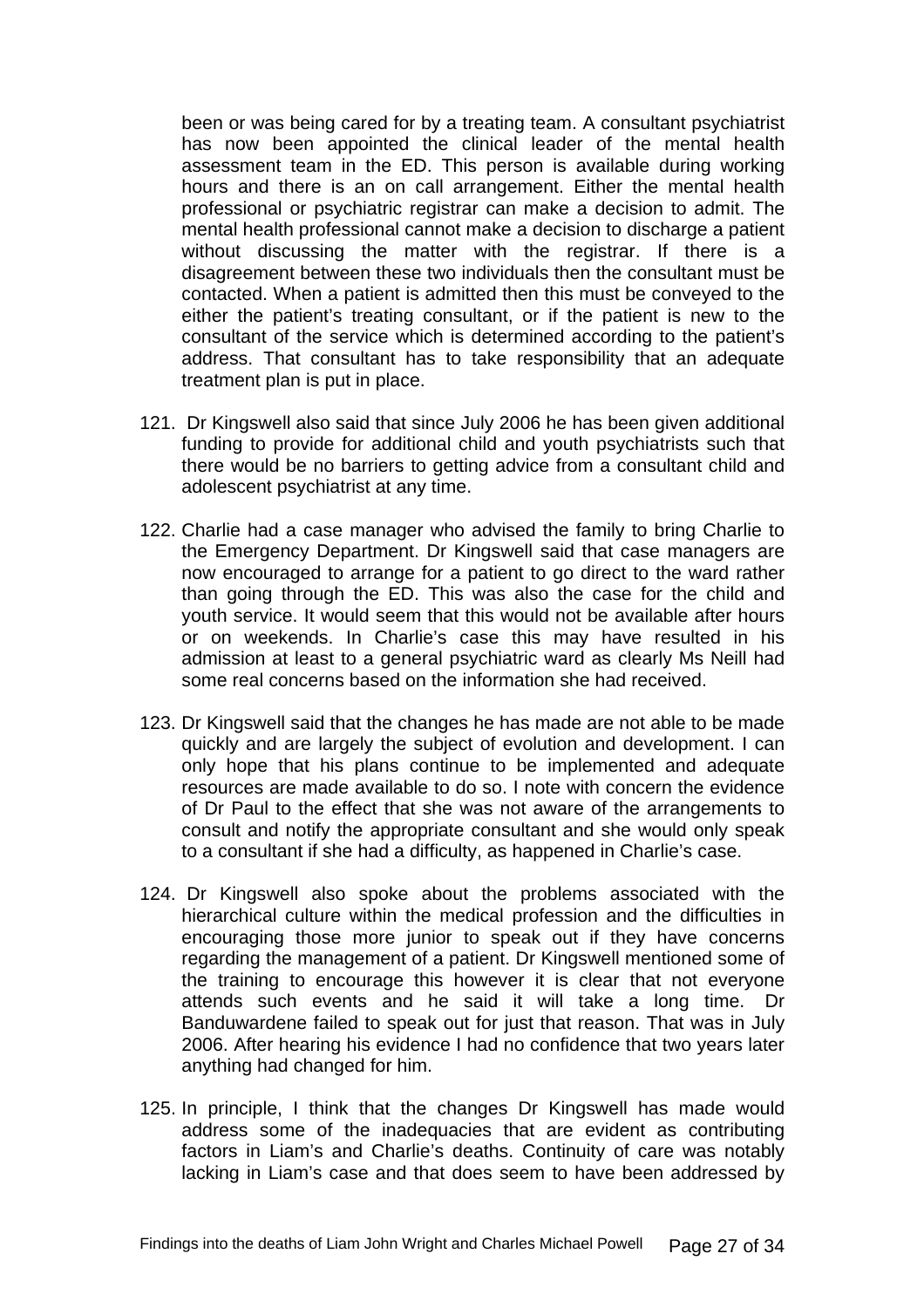the changes. I am not so clear that the changes to the admission process from the Emergency Department or through case managers have been successful as I am not confident they are universally known or understood. Dr Paul, who is still working at the Hospital was not aware of these changes and it may well be the case that other staff are unaware of these procedures. More work may need to be done to disseminate these policies to the relevant staff.

- 126. On the issue of resources Dr Kingswell stated that the *Mental Health Plan 2007-2011* as developed by the State Government includes funding for a significant number of additional community mental health staff for both adult and child and youth services. There is also a budget for capital works improvements including 25 acute adult mental health beds at Logan Hospital. Ten beds will cater for older persons with a psychiatric illness, ten for patients aged between 18 to 25 and five to replace the existing AOA. Dr Kingswell expressed concerns that in the current economic climate this may not be implemented or further delayed. He said the delivery date was now November 2010 but there were murmurings that it could be derailed. If these beds could be made available Dr Kingswell said he would find the staff.
- 127. I note that the funding for the 25 acute beds is included in the *Outline of the 2007-2008 State Budget Outcomes for Mental Health*. [22](#page-27-0) It is now 2009, so Dr Kingswell's concerns about delay may have some foundation.
- 128. The *Mental Health Plan 2007-2011* has made provision for 25 acute mental health beds. It is vital to the community that Logan Hospital supports that this part of the plan is implemented as soon as possible. Dr Lawrence spoke about her concerns with the lack of resources and particularly the issue concerning finding beds for those in particular need and the pressures this inevitably brings to influence decisions made by medical staff such as Dr Davies and Dr Paul. Certainly I will be recommending that the Mental Health Plan as set out for the Logan district be implemented without delay.

# **Root Cause Analysis**

129. In both of these cases the Logan Hospital conducted a Root Cause Analysis (RCA). In Liam's case no recommendations were made. Some recommendations in Charlie's case were made and were implemented. During the hearing it became evident that none of the important clinical decision makers in these two cases were approached to provide further information to the RCA process. The evidence also supported a concern that this was not an isolated example. That seemed to me to be a flawed approach. After hearing submissions, I took the view that rather than hearing further evidence on this issue I would take up my concerns directly with the Patient Safety Centre (PSC) through the Office of the

<span id="page-27-0"></span><sup>22</sup> To be found on the Queensland Health website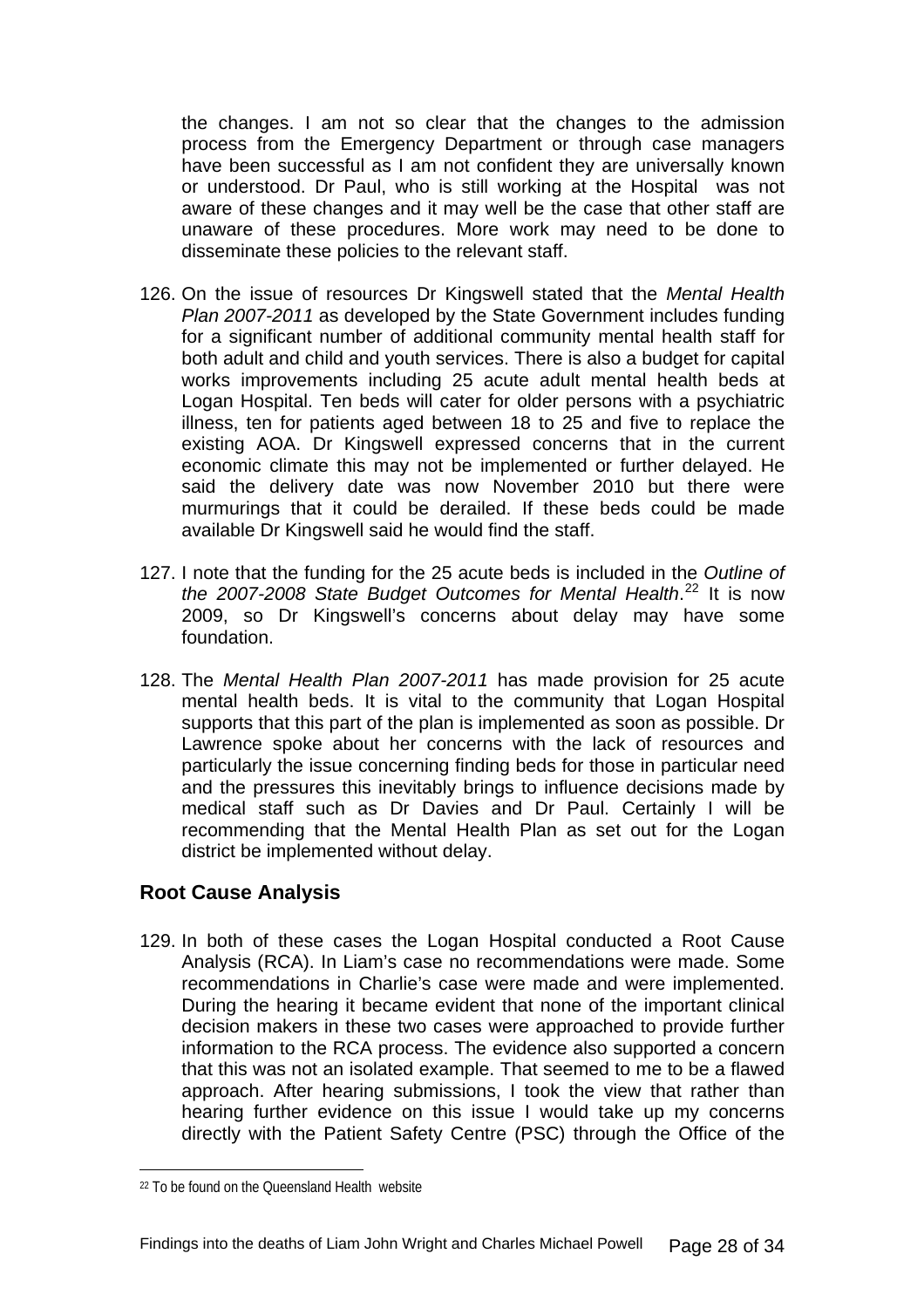State Coroner. It had become evident in my discussions with other Coroners that they held similar concerns. Since that time there have been meetings held with the PSC endeavouring to better understand the process and for our views to be considered.

- 130. It is not my intention to examine in any detail how the RCA process occurs. It has been evolving since 2006 and there is now added protection against incrimination for those taking part in the process. I have since the completion of evidence been provided with further information which goes a long way to satisfying my concerns on the issue identified at the inquest. In a letter addressed to the State Coroner dated 6 March 2009, the Senior Director of the PSC, Dr John Wakefield has advised that a memorandum has been sent to all Patient Safety Officers emphasising the need for the RCA teams to interview the clinical team involved in the incident under review for every RCA. The Clinical Incident Management Implementation Standard was introduced in 2006, amended in 2008 and is due for further review. Amendments will include the necessity for RCA teams to interview all clinical staff directly involved in the care of the patient.
- 131. In Charlie's case the RCA correctly noted a number of system issues that may have contributed to the decision not to admit Charlie. These included the process of gaining and recording of collateral information, that there was no standardised handover format from the assessing medical officer to help inform the consultant psychiatrist, and there was no formal process for community mental health staff or family members to seek a second opinion regarding a decision from more senior staff. The recommendations made by the RCA included developing and implementing a standard handover tool to use between the mental health assessment team and consultant psychiatrist on call and for a form for the assessment team to gain collateral information from the community mental health team and patient's family who are not present at an assessment in the ED. A flow chart was to be developed outlining appropriate channels to escalate clinical matters that may require a second opinion.
- 132. It is difficult to say whether or not these solutions would minimise the risk of what occurred here to Charlie happening again but the process did identify the issues. Dr Lawrence was sceptical of the overall value of the risk assessment tools and of a standardised handover document. In both instances Dr Lawrence was of the view that verbal contact and discussion are the best methods available for conveying information. However I do consider that the solutions may be helpful in the future if they are used correctly as tools for the compiling of information to be passed on and not substitutes for appropriate verbal contact.
- 133. The handover of information was flawed in both of these cases. The handover of information contained in a patient's medical file is important and fraught with much difficulty. It is a complex matter and not easily solved by simple recommendations. I am aware that it is being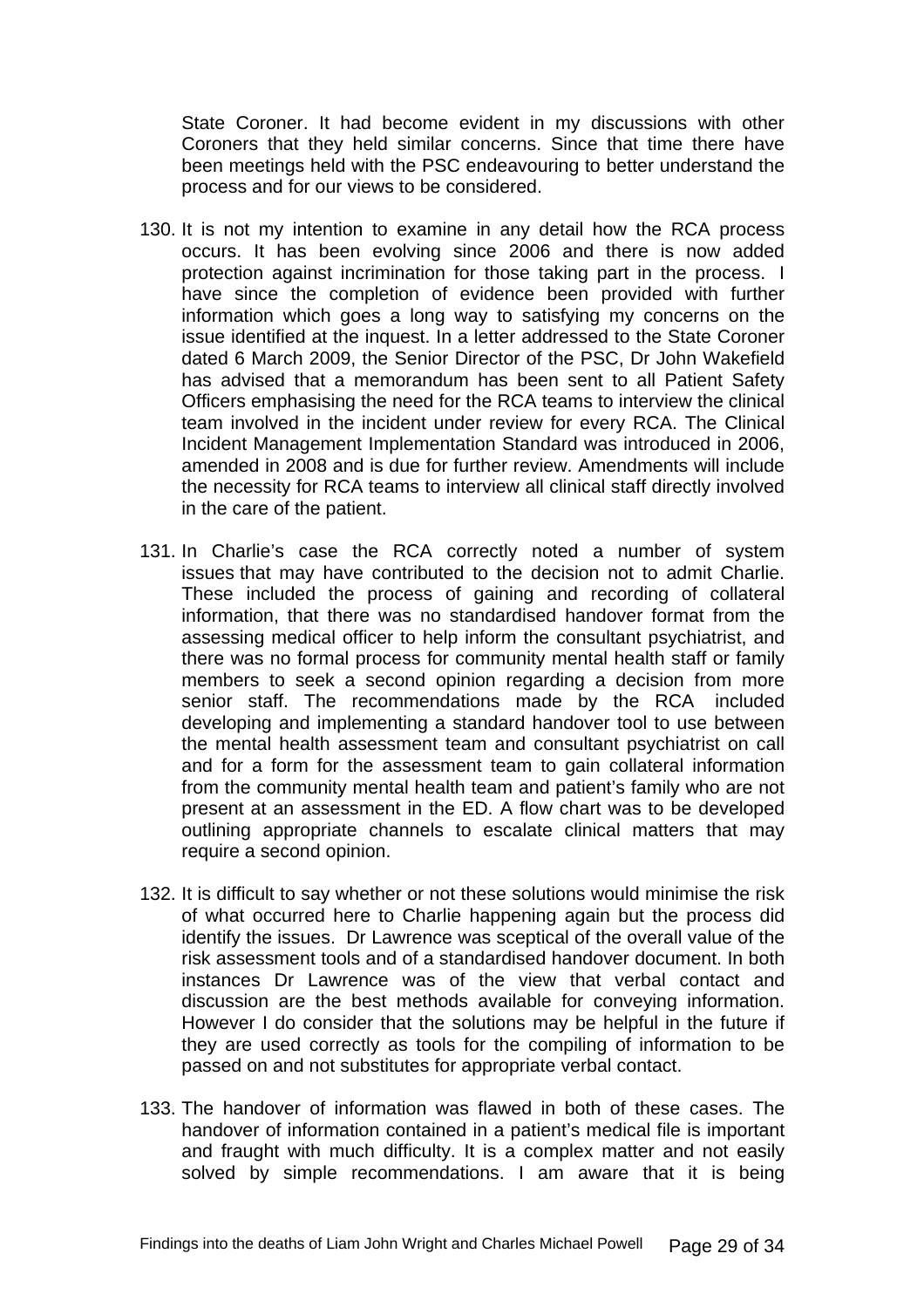considered as a serious issue at a national level. In a recent inquest $^{23}$  $^{23}$  $^{23}$  I heard evidence from Dr Child who is a member of the Safety and Quality in Health Care Commission with the Commonwealth Department of Health. He said that the issue and importance of handovers generally in the medical field is being given a lot of attention by the Commission and elsewhere. Dr Child forwarded to my office details of a workshop being run by the Safety and Quality in Health Care Commission at the end of March 2009 titled *"Using Tools to Make Clinical Handover Safe."* I mention this information on the basis that nationally this remains a concern and whilst it is being addressed it remains the responsibility of clinicians, nurses and their Hospitals to make sure the information that is handed over is accurate and comprehensive enough for the purpose it is being given. That did not occur for either Liam or Charlie.

# **Findings required by section 45 of the Act**

134. I am required to find, as far as is possible, who the deceased was, when and where he died, what caused the death and how he came by his death. I have already dealt with the last of these issues, being the circumstances of Liam's and Charlie's death. As a result of considering all of the material contained in the exhibits and the evidence given by the witnesses I am able to make the following findings in relation to the other aspects of their deaths.

## Liam John Wright

- (a) The identity of the deceased was Liam John Wright
- (b) The place of death was Beenleigh/Ferny Grove railway line at Meadowbrook, Queensland.
- (c) The date of death was 14 July 2006
- (d) The formal cause of death was:
	- 1(a) Multiple Injuries, due to, or as a consequence of 1(b) Train over-run.

## Charles Michael Powell

- (a) The identity of the deceased was Charles Michael Powell
- (b) The place of death was Edens Landing Railway Station, Edens Landing, Queensland..
- (c) The date of death was 31 July 2006.
- (d) The formal cause of death was:
	- 1(a) Multiple Injuries, due to, or as a consequence of
	- 1(b) Train over-run.
- 135. Liam and Charlie were young men who were experiencing troubled times. They had the support of loving family members but they needed help from Logan Hospital mental health services. When that help was

<span id="page-29-0"></span><sup>&</sup>lt;sup>23</sup> Inquest into the death of Benjamin Glasgow, decision handed down on 20 March 2009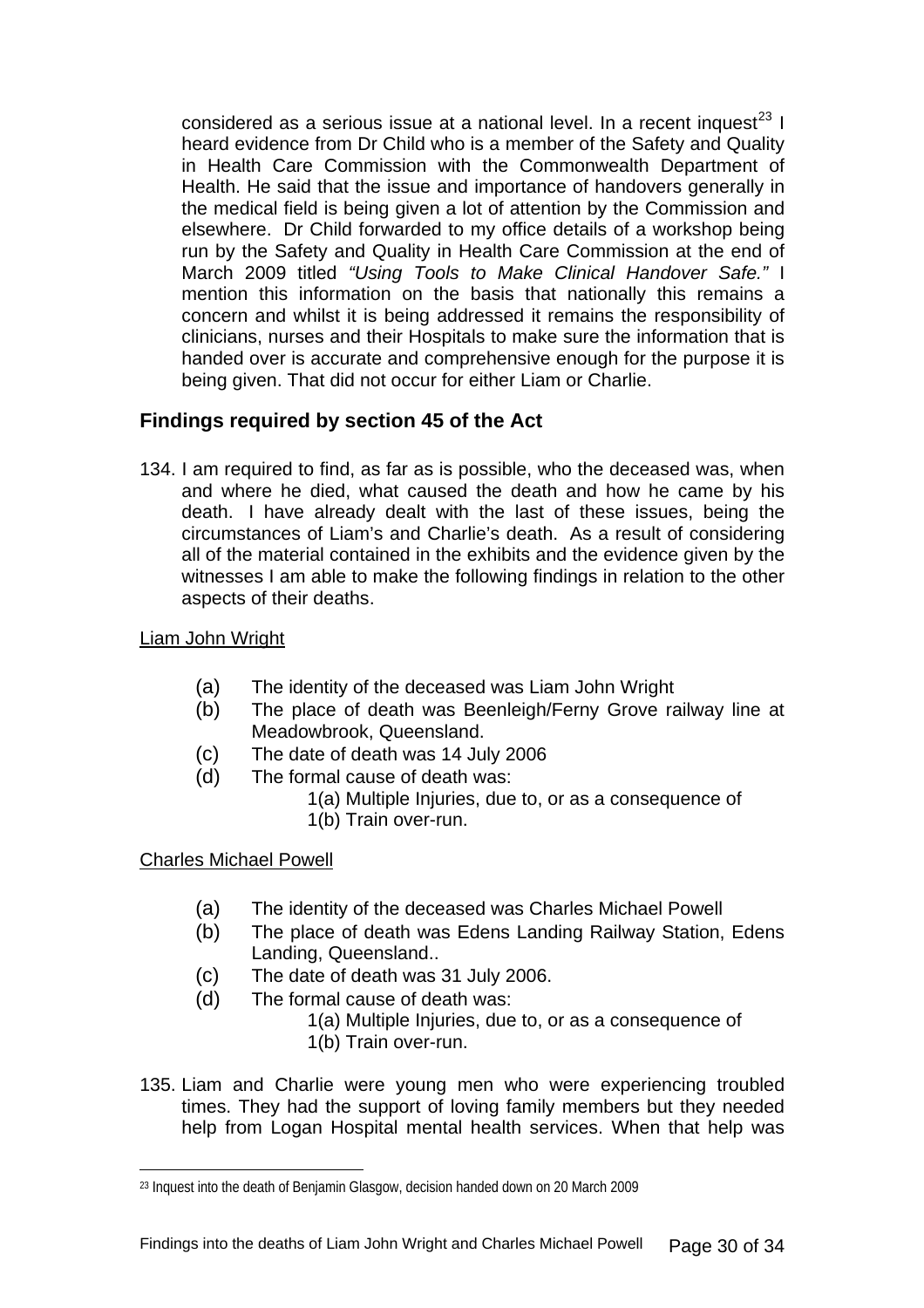most needed various failures occurred in the delivery of those services which contributed to their tragic deaths.

- 136. In Liam's case the evidence supports a finding that it was an error of judgment to remove him from the Acute Observation Area to the general mental health ward. Dr Davies made the decision after having interviewed Liam over a 40 minute period. He was unaware of a number of crucial issues. He did not know that Dr Banduwardene had not formally assessed him, and that no psychiatrist had assessed him up to that point. Dr Davies did not know the full extent of Liam's history of trying to abscond or of his continued restlessness and agitation. He was not aware that Liam had reported to Dr Denham that he frequently thought about ending his own life and that he had only the day before reported suicidal ideation to Mrs Wright. Dr Davies was given a less than comprehensive history by Dr Banduwardene. Dr Davies had not read the medical file which included a comprehensive history and differential diagnoses of Dr Denham. That occurred in the context of various time pressures and other events. He was not aware that Nurse Skeffington had not provided any care to Liam and therefore could not provide any useful information. There was a failure in communication of this important information between Dr Davies and other staff. As a result, although he heard the concerns being expressed by Mrs Wright, he did not give them sufficient weight and he relied on his assessment of Liam.
- 137. Dr Davies says his practice is to always read the medical file but the pressures were such that on that day he relied on information passed on to him. Dr Davies accepts that had he been aware of these matters he would not have relied on what Dr Banduwardene had said and his own assessment but would have looked further at the records.
- 138. It is my view, that if Dr Davies had known the complete picture of Liam's presentation he was unlikely to have come to the same decision to release Liam to the open ward however there can be no absolute in that finding. The benefit of hindsight has to be taken into account. Based on the interview he had and which is recorded in the notes taken at the time, Dr Davies considered that Liam had behavioural problems possibly precipitated by alcohol abuse based on a longstanding sibling rivalry. Dr Lawrence was of the opinion that the earlier history taken by Dr Denham consistent with a Major Depressive Disorder with clinical signs of a possible Bipolar Affective Disorder which should have been considered.
- 139. I am also not convinced that the need to remove someone from the AOA because of a lack of beds did not play a part in Dr Davies' decision. At the very least, any transfer to the general ward should have commenced with much more constant observations but it is not clear there would have been staff available on that day to do this. These are resource issues which Dr Lawrence and Dr Kingswell both say play a part in how mental health services are delivered in Queensland. When an under resourced service is placed under pressure adverse outcomes are more likely to occur.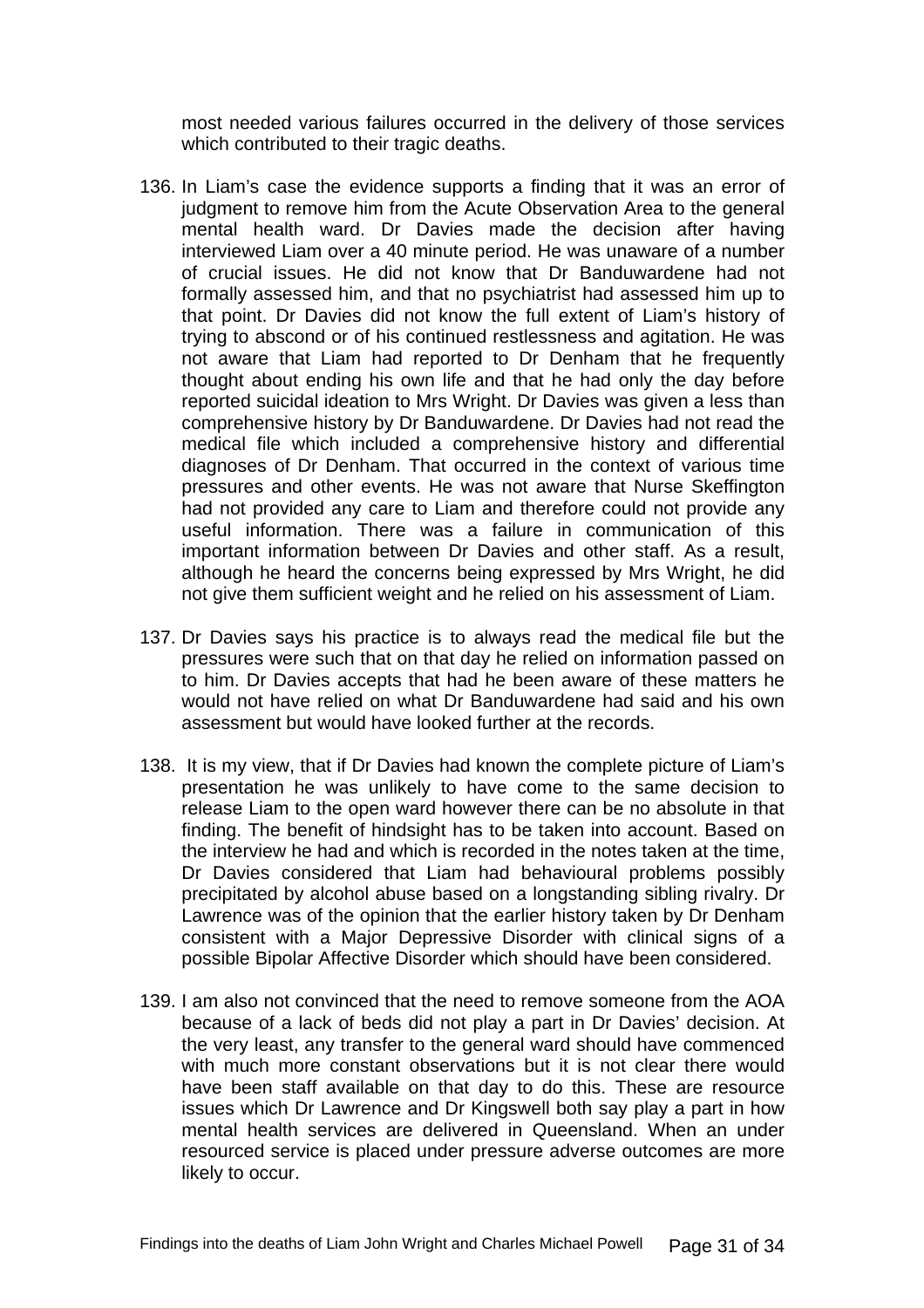- 140. Submissions were made by Mr and Mrs Wright that I should refer Dr Davies and Dr Banduwardene to the Medical Board of Queensland ('the Board") for consideration by the Board of disciplinary action. I have heard from all interested parties on that issue. I fully understand and respect the reasons why Mr and Mrs Wright made that submission. Their submission was thoughtfully and logically presented. It should be understood that if a referral is made that cannot be taken as a conclusion by this court that there has been unsatisfactory professional conduct. That decision is for the Board, not this Court. It should also be understood that the threshold test provided for in section 48(4) of the Act is low. I need only reasonably believe that any information I have, could lead the Board to inquire in to, and take steps in relation to particular conduct.
- 141. In relation to Dr Davies he was faced with making an assessment in the context of various pressures possibly influencing him. Some of the pressures were of his own doing, particularly in not reading the medical file and instead relied on a briefing from a junior clinician. Dr Davies said in evidence that this was not his usual practice and he would not do that in the future. However there were other contributing factors that were somewhat out of his control, such as the communication breakdown with other staff which was partly as a result of other staff not providing Dr Davies with all of the information nor advising him that they disagreed with his decision. That was partly due to a hierarchical culture which compromised open lines of communication. Dr Davies was not aware of a number of crucial issues relating to Liam which may have changed his thinking. I consider that there were also resource issues in that Logan Hospital was a very busy mental health service which had a limited number of staff and beds then available. In those circumstances I do not consider that I should refer Dr Davies to the Medical Board.
- 142. I also take the same view with respect to Dr Banduwardene. The main allegation brought against him was his failure to disagree when Dr Davies made his decision to transfer Liam to the open ward. However he was a junior doctor involved in a consultation with a much more senior consultant, and it was reasonable for him to take a view that the Dr Davies' decision should prevail. Contributing factors as to why Dr Banduwardene did not express his views include the unfortunate hierarchical culture already referred to and the nature of the relationship of Dr Davies and this junior doctor which would suggest Dr Banduwardene was likely to be overborne by him.
- 143. In relation to Charlie, he also was let down by important information being filtered through the system such that when it came to Dr Leivesley not all of the information was known to him. Charlie had a known and documented history with the Logan Hospital Mental Health Services. He had been treated in Hospital under an ITO. He was subsequently discharged with follow up in the community. Charlie's follow up plans were not particularly well formulated but he was being treated and any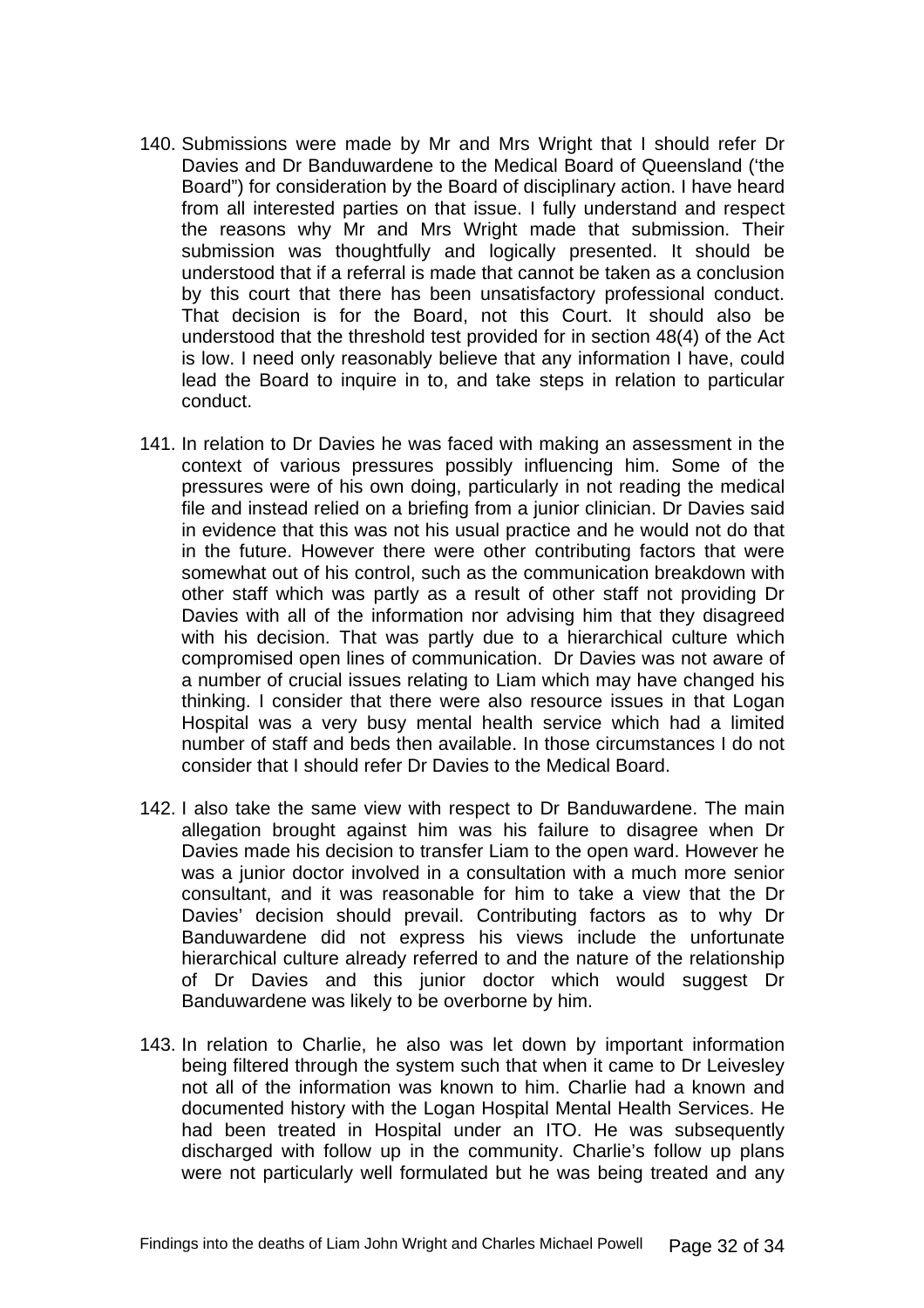perceived deficiencies are not strongly contributory to what ultimately occurred. Appropriate advice was given to his family that he should present to the Emergency Department on 31 July 2006. Collateral information was obtained by his Ms Neill from family and passed on to the assessing nurse and then Dr Paul. I find that not all of this information was passed on to Dr Leivesley who made a decision that Charlie did not meet the ITO criteria for admission. Charlie was sent home with an inadequate follow up plan and which was not the plan as understood was to be in place by Dr Leivesley. With the benefit of hindsight, the decision to discharge Charlie with only a follow up with his GP and an appointment with Ms Neill on 2 August 2006 was wrong.

#### **Concerns, comments and recommendations**

- 144. Section 46 of the Act provides that a coroner may comment on anything connected with a death that relates to public health or safety, the administration of justice or ways to prevent deaths from happening in similar circumstances in the future.
- 145. The limited continuity of care issues that were plainly evident in Liam's case have been addressed by changes to staffing arrangements made by Dr Kingswell.
- 146. Some of the other changes made by Dr Kingswell also seem appropriate but there is a concern they are not fully understood by staff and this should be communicated again. Certainly the capacity for a case manager to directly refer a patient to the MHU without needing an admission from the Emergency Department should be made very clear, as I suspect that is what Ms Neill may have done for Charlie.
- 147. In Charlie's case, various recommendations were made in the Root Cause Analysis which may partly address the clear deficiencies in ensuring all important information is passed up the chain to the eventual decision maker. It is important that the tools developed are not used as a substitute for proper verbal briefings and handover of information.
- 148. On the issue of what I considered to be flaws in the RCA process, I note this has now been addressed by the Patient Safety Centre and needs no formal recommendation.
- 149. There are resource issues which may have played a part in both these sad cases. Specifically in relation to Logan Hospital, there already is a commitment by the State of Queensland, as set out and developed in the *Mental Health Plan 2007-2011,* for funding for extra mental health clinicians and more particularly a plan to introduce a 25 acute bed ward.
- 150. **I recommend** that the proposal to introduce a fully staffed 25 acute bed mental heath ward at Logan Hospital as set out in the *Mental Health Plan 2007-2011* be implemented with priority.